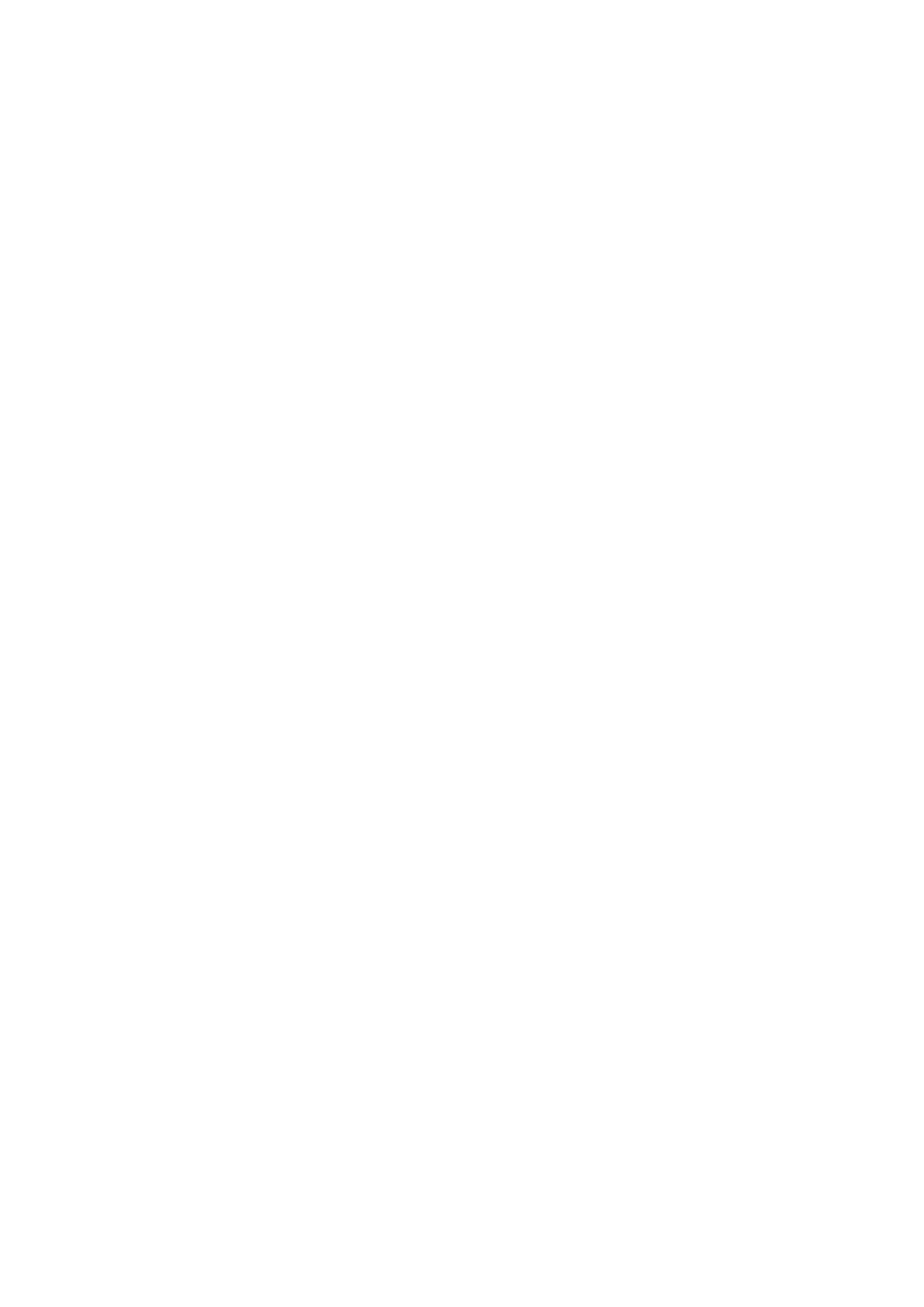# 2020 Interim Statement

# **Contents**

| Consolidated Interim Statement of Comprehensive Income  6 |  |
|-----------------------------------------------------------|--|
|                                                           |  |
| Consolidated Interim Statement of Changes in Equity 8     |  |
|                                                           |  |
| Notes to the Condensed Consolidated Interim Statements 10 |  |
|                                                           |  |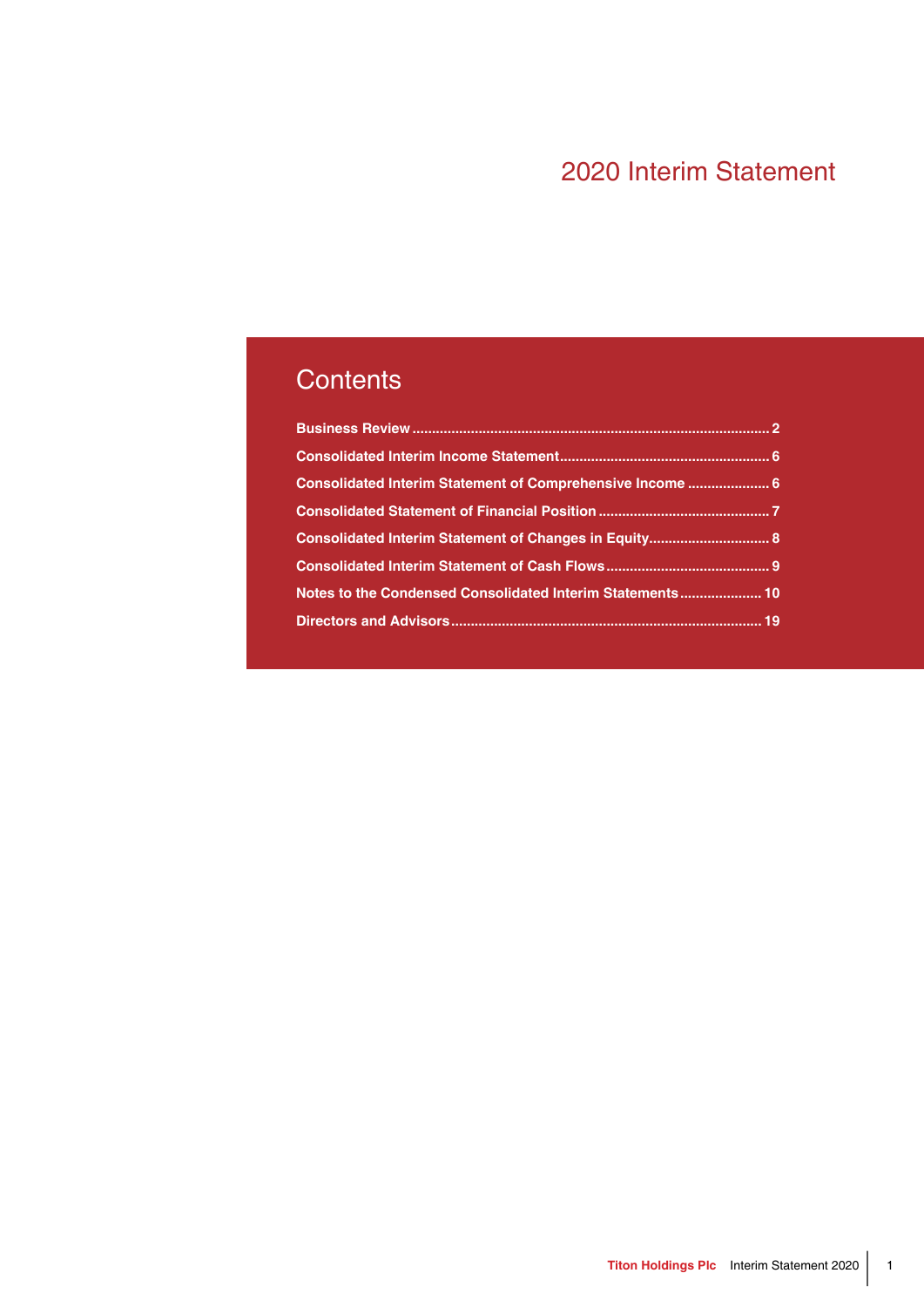<span id="page-3-0"></span>

### Chairman's Statement

I am writing this statement in the midst of the COVID-19 pandemic, which has had an unprecedented impact on the world economy and all of our lives. In the UK we swiftly moved to working from home, where possible, in the middle of March and then we took the decision to close our manufacturing and despatch operations from 24 March, following the Prime Minister's announcement of the lockdown. This clearly impacted the trading results for March and we remained closed for most of April before we re-started operations on a limited basis on 21 April. Many of our customers have not yet re-started their businesses so we are serving a small number of customers where we can for the time being but we are pleased to be back at work, albeit very significantly below the normal levels for this time of year. We hope that more of our UK customers will shortly resume operations following the Prime Minister's address on 10 May 2020. As noted below our South Korean business has also been affected by the pandemic.

### Income Statement

In the six months to 31 March 2020, Titon's net revenue (which excludes inter-segment activity) fell by 21.5% to £11.2 million (2019: £14.3 million). As I noted in my AGM statement on 18 February 2020 and compounded by the impact of COVID-19, the political and economic circumstances we have faced has made for a very challenging six months for the Group.

Gross margin fell to 27.3% (2019: 29.3%) due to the lower contributions from our Window and Door Hardware operations in the UK and Europe, although it was pleasing to see that the gross margin from our UK Ventilation Systems business was maintained. EBITDA was 73% lower at £0.3 million (2019: £1.17 million), whilst we made an operating loss of £0.2 million (2019 profit: £0.8 million). The income from the Group's associate, Browntech Sales Co. Ltd (BTS) in South Korea, fell to a loss of £0.04 million (2019 profit: £0.31 million) as a result of the weaker housing market in Korea and a provision against a property investment. In turn, the Group made a loss before tax of £0.27 million (2019 profit: £1.12 million).

The loss per share was 2.73 pence (2019 profit: 7.06 pence) with the apportionment of profits to minority shareholders lower at £0.04 million (2019: £0.22 million) which reflected the lower contribution from the Group's 51% owned subsidiary, Titon Korea.

Accordingly, the Board has decided not to declare an interim dividend for the period due to the unprecedented circumstances and uncertainty that the Company faces in the near term (2019: 1.75 pence per share).

### Balance sheet and cash flow

Net assets including non-controlling interests fell 7.2% or £1.3 million to £16.3 million (31 March 2019: £17.6 million) with net cash of £3.69 million (31 March 2019: £3.84 million) which is equivalent to 22.7% of net assets (31 March 2019: 21.8%), The impact of the adoption of IFRS 16 Leases at 1 October 2019 has resulted in rightof-use assets being recognised in non-current assets as at 31 March 2020 of £783,000 with corresponding lease liabilities of £809,000 split between current and non-current liabilities. The Group had no financial indebtedness at 31 March 2020.

During the period a further dividend of £0.7 million was paid by Titon Korea to the Company in respect of our 51% shareholding, with £0.67 million also being paid to our Korean partners who are the 49% minority shareholders. As a result of this the cash held by Titon Korea has fallen to £0.3 million at 31 March 2020 (31 March 2019: £1.01 million).

The half year saw cash generated from operations of £0.54 million (2019: £1.45 million), primarily due to working capital components falling in line with reducing levels of activity. Capital expenditure in the period was lower at £0.38 million (2019: £0.52 million) as we cut back on major items of capital equipment. Net current assets were £8.8 million (2019: £10.0 million) at 31 March 2020 with a Quick Ratio<sup>1</sup> of 1.97 (2019: 1.94). Asset Turn was 1.87 (2019: 2.19).

### Segmental and operational review

Clearly, this has been a very difficult period and the Group Loss before tax reflects the challenges we have faced. Although the Coronavirus pandemic only started to affect the UK and Europe from March 2020 onwards it had already impacted on our operations in South Korea. These results also include costs of redundancies that we had already made before March as we reacted to the weaker market conditions in the first half and additional provisions for higher bad debts that we anticipate in the second half year.

### UK and Continental Europe

Trading has been difficult throughout the first half in both the UK and Continental Europe, with revenue in the UK falling by 9.2% to £7.0m (2019: £7.6m). As we announced in February 2020, in the UK we suffered from the political uncertainty that extended throughout 2019 and was only resolved in December 2019 with the general election result and the decision to leave the European Union on 31st January 2020 being confirmed. This did not lead to an immediate expansion in trading before the COVID-19 outbreak impacted demand from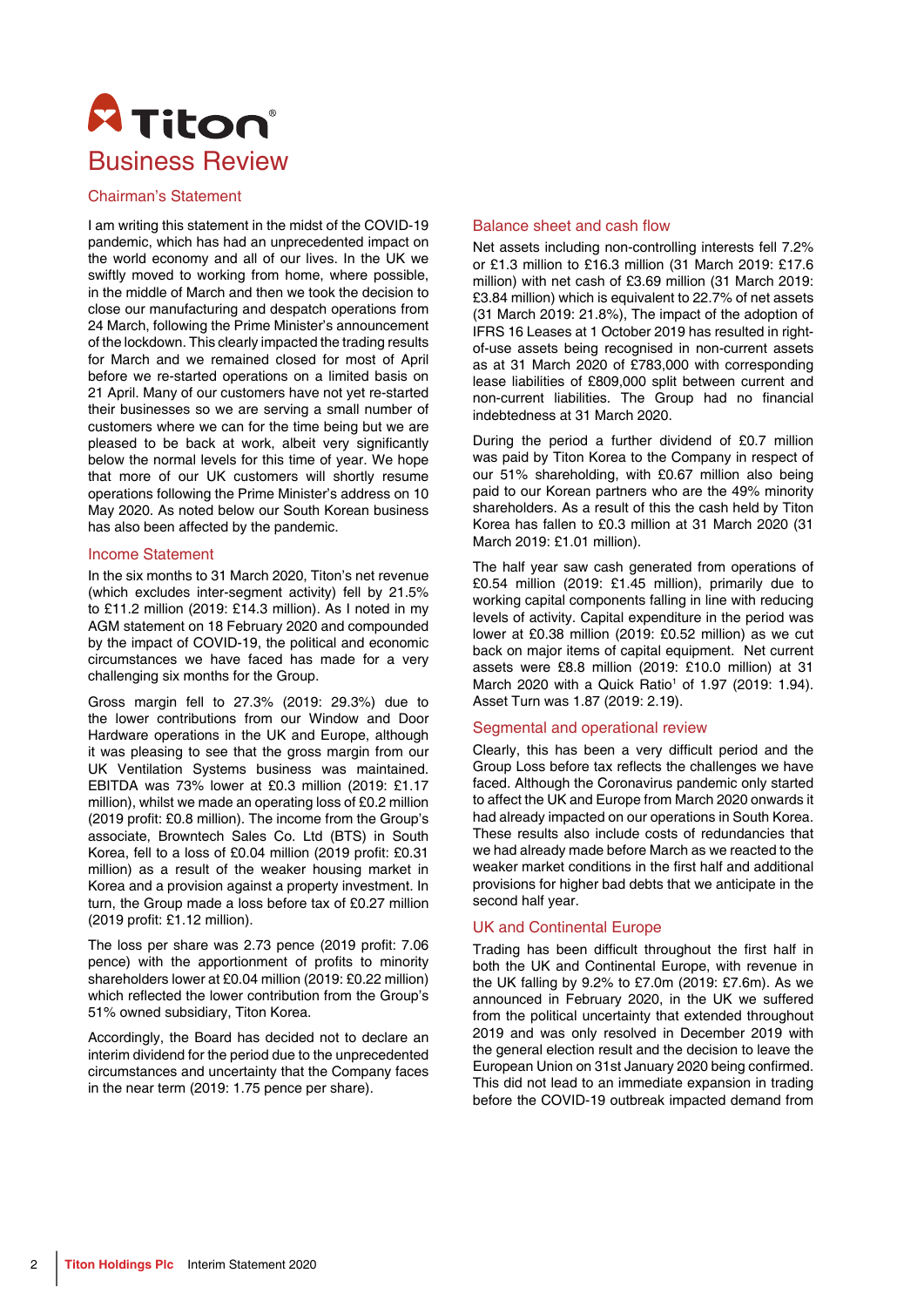the outset of March. The pandemic ultimately resulted in us closing our factory, for health and safety reasons, in late March with a closure of sales operations for four weeks. Post period end we were able to re-start limited manufacturing and distribution but this has clearly had an impact on this period's results. Sales in our UK Window and Door Hardware business were 14% down on the same period last year as we suffered from increased competition for trickle vents, lower replacement window market sales and reduced activity in the non-domestic market. The one bright spot in the UK was Ventilation Systems, which saw sales of mechanical ventilation products rise by 6.5% over the same period last year.

Export sales of Ventilation Systems products were disappointing in the period. Sales were 33% lower than the comparative period, which was boosted by European customers stocking up before the first possible Brexit date of 31 March 2019. During the period under review a number of our European customers have seen house building projects delayed due to the weak economic performance in Europe. However, we continue to invest resources in further developing new products for European customers and to extending our coverage into other countries. Export sales of Window and Door Hardware products also struggled and were down by 11% against the same period in 2019.

### South Korea

We announced in February that activity levels in the South Korean new-build market had continued to fall as the South Korean Government had intervened to slow house price growth by restricting lending. This has meant that sales have been lower than we expected in the first half year. Of course, South Korea was one of the first countries to be affected by COVID-19 and the effects of this have been felt in sales for the period as economic activity has significantly reduced. Our Korean business closed for a week at the end of February as the virus began to impact there. As we have previously noted, steps were taken to re-align costs with expected sales levels during 2019 and this process has continued in 2020 with a reduction in both headcount and costs. Although the current economic situation in South Korea may not be as difficult as that in the UK and Europe, it still remains challenging and the business is being managed to reflect the current market conditions. We have worked with our South Korean colleagues to design a new natural ventilation product with increased filtration, which is now ready for manufacture and sale in South Korea and we will continue to develop products for them as the market requires.

The contribution from Browntech Sales Co. Limited

(BTS), the Group's associate company, which primarily distributes ventilation products in South Korea, was similarly affected by lower sales in the half year. Sales were reduced due to the lower levels of house building in the country, as noted above. Due to the weak property market in South Korea we have also taken the decision to make a provision against the secured loan investment that BTS made in 2016. This has contributed to BTS recording a loss after tax for the period under review of £80,000, of which our share of the loss amounts to £39,000.

In terms of the segmental contribution from South Korea, the two businesses, Titon Korea and BTS are added together. The revenue, which is solely Titon Korea (because the Company's share of BTS's profits are accounted for as an associate) was 41% lower at £2.8 million (2019: £4.8 million). The segment profit, which includes the pre-tax profit of Titon Korea plus 49% of the post-tax loss of BTS, was 92% lower at £66,000 (2019: £864,000).

#### United States

Sales in our US business have fallen from the same period last year and are 22% lower at £397,000 (2019: £510,000). This is largely due to a fall in the construction of multi-occupancy housing requiring trickle vents, in favour of single houses not requiring trickle vents in our key market areas and more latterly, due to the impact of COVID-19. This is disappointing and we have already made some changes to our US salesforce. Titon Inc. remains profitable and we also make inter-segmental profits in our Haverhill factory on products sold in the US.

#### **Board**

There have been no changes in personnel on the Board during the period under review. As part of the response to the COVID-19 challenge that we face I can announce that all of the Titon Holdings directors have taken a 10% salary reduction from 1 May 2020, which will be regularly reviewed for the next six months. I personally, would like to thank all of my colleagues on the Board for their hard work and counsel during these very difficult times.

#### **Employees**

Once again, I am indebted to all of Titon's employees for their talent and hard work and particularly in these very difficult circumstances where a large number of them have been furloughed under the Government's Coronavirus Job Retention Scheme. Without them, we would not have such a high quality and diversified business. To all of them, I offer my and the Board's sincere thanks.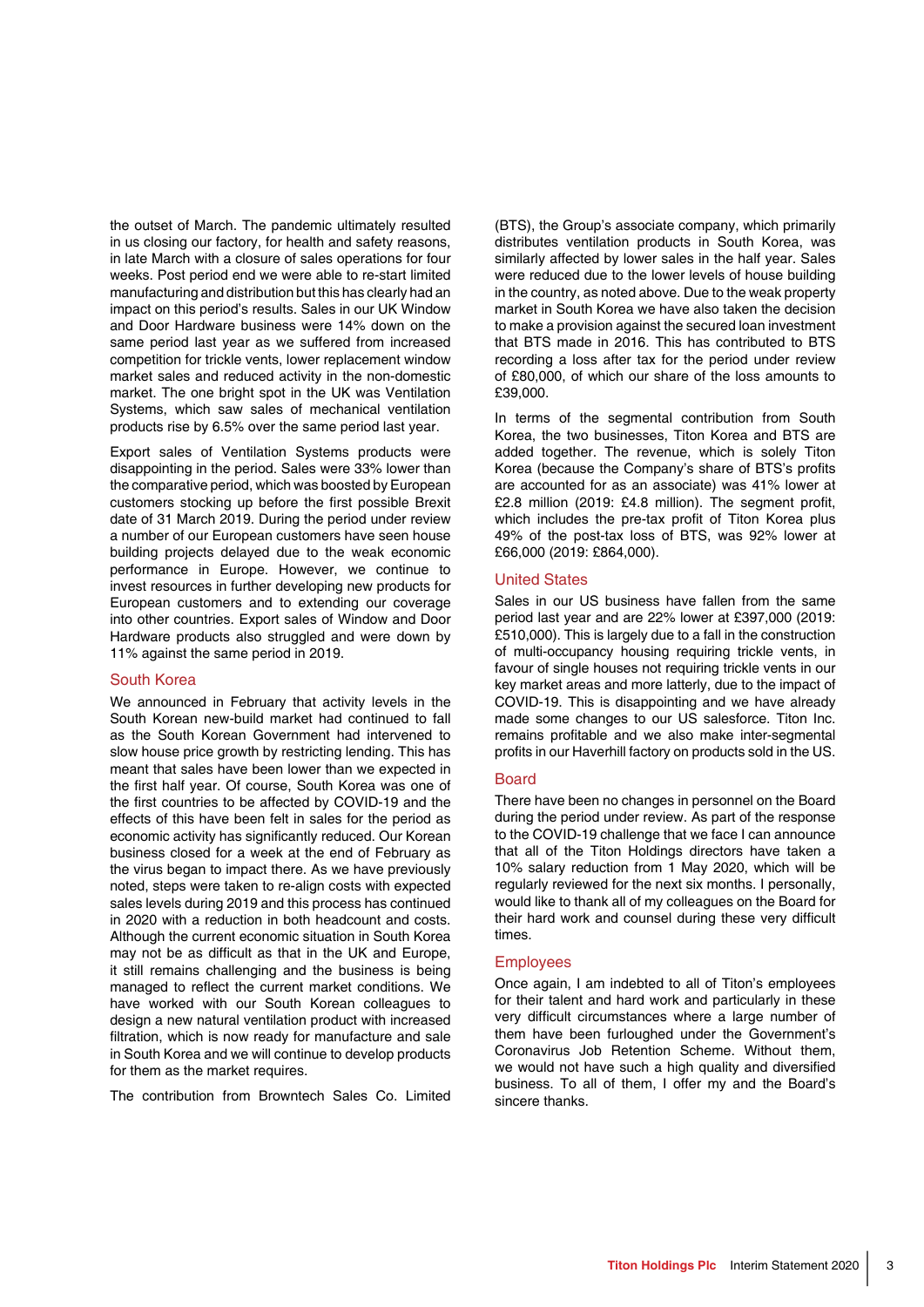# Business Review

### Investors

As noted above we will not be paying an interim dividend at this time, because of the uncertainty caused by the COVID-19 pandemic. The decision not to declare a dividend was a very difficult one as I recognise that many shareholders depend on dividend income. As we have previously stated, Titon's policy is to pay dividends commensurate with the results of the business. As such, and given the performance of the Group in the business environment that we face due to the COVID-19 crisis, we believe that it is important for the Company to preserve its cash at this very difficult time. I hope that the prospects for Titon at the end of the current fiscal period will have improved sufficiently so that we can consider paying a final dividend for the year but, of course, this depends on the state of the economy and the Group's performance.

We have worked closely with Shore Capital, our Nominated Adviser, over the last few months and I noted in the 2019 Annual Report that they had initiated research coverage on Titon. However, the pandemic has introduced an unprecedented level of uncertainty to the environment that the Group operates within and we announced in March 2020 that we had withdrawn current and future guidance to investors and the stock market. We will continue to update investors at the appropriate time when we have any further guidance.

### **Outlook**

At this stage of the COVID-19 pandemic the Board is unable to provide any formal guidance on what the outlook for Titon will be in the second half of the fiscal year. The Board notes all economic forecasters are expecting to see a major contraction of economic activity in the UK and Europe as the lock down measures have come into force and some of these economies have already posted contractions in GDP in Q1 2020 before any major impact has been felt. The Bank of England has forecast that the UK economy will contract by 14% in 2020, before rebounding in 2021 by 15% but the anticipated fall this year represents the sharpest recession on record.

In the UK we need some more certainty as to the relaxation of the lock down measures, which will in part determine the level of demand for our hardware and mechanical ventilation products. A number of house builders have announced their intentions to restart operations in May and this is a positive sign but it remains to be seen when house buyers will return to the market and when consumers will be willing to spend on replacement windows and doors. We have announced that we have partially re-started our UK operations while

ensuring that we follow the UK Government's guidelines for safe working and we will continue to follow these as and when they are updated.

We also remain subject to any amendments to the current UK building regulations for ventilation and the conservation of fuel and power but understand that these may now be delayed until 2021 due to the Government's understandable focus on the COVID-19 pandemic.

In Europe, where there has been more progress in releasing lock down restrictions than the UK currently, we re-started sales to our customers when our factory re-opened in April and new orders have also been received for our mechanical ventilation products. We very much hope that these activities continue in the second half of 2020.

In South Korea, which was impacted earlier than Europe, I am pleased to say there has been a return to more normal life and it looks like the health authorities have managed to control the virus, at least for the time being. However, there has been a major hit to consumer confidence and the international economic situation will also affect the economy, which is forecast to contract this year by 0.8%, according to Focus Economics. However, they do forecast growth of 3.2% in 2021. We are anticipating that revenues for the remainder of the fiscal year will continue to be significantly affected by the economic conditions in South Korea.

In these very difficult times we can take comfort from the strength of our balance sheet and the cash resources that we had at the outset of the pandemic. The Board is confident that the business has sufficient financial strength to trade its way through the current disruption. The Group is well capitalised with a strong balance sheet and no debt. As a result, we remain confident in the long-term prospects of the business.

We welcome the announcement of the extension of the Coronavirus Job Retention Scheme until October 2020, subject to the detailed terms and conditions, which have not yet been published. Hopefully, this will allow us to bring employees back from furlough in line with the recovery of our revenues. Finally, we will take all necessary steps to protect Titon and to ensure that it will survive the market disruption that currently faces us.

### Principal risk and uncertainties

The key financial and non-financial risks faced by the Group are disclosed in the Group's Annual Report and Accounts for the year ended 30 September 2019 within the Strategic Report (page 6) available at www. titon.com. However, current assessments of exposure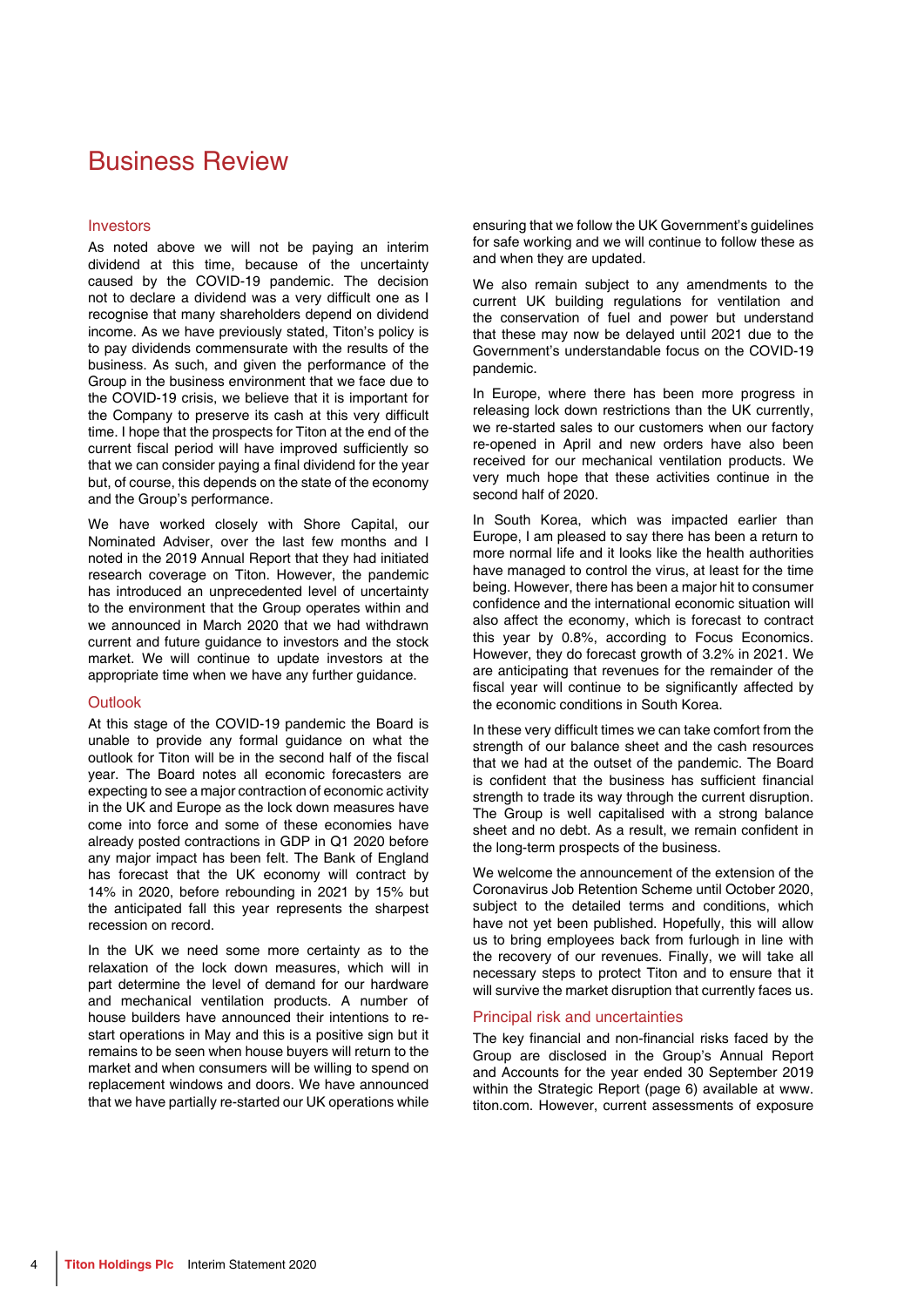to financial and other risks are significantly more difficult currently given the uncertainties about the impact of COVID-19, the extent and duration of social distancing measures, government support measures including Job Support Relief in the UK and deferral of VAT payments and the overall impact on the global economy. The Board has considered the potential impact of these matters on the Group's specific circumstances, including current and potential cash resources, but also access to additional financing facilities through the Government's COVID-19 loans scheme.

The Group has considerable cash resources together with a diverse range of customers and suppliers, across different geographic areas and markets. As a consequence the Directors believe that the Group is well placed to manage business risks successfully.

The Directors have reviewed the budgets, projected cash flows, principal risks and other relevant information for a period of 12 months from the period end date. On the basis of this review the Directors have a reasonable expectation that the Group and Company have adequate resources to continue in operational existence for a period of at least twelve months and beyond. For this reason the Directors believe it is appropriate to continue to adopt the going concern basis in preparing the financial statements.

A list of current directors is maintained on the Group's website www.titon.com.

On behalf of the Board

Keinhatchie

**KA Ritchie**  Chairman 13 May 2020

**Notes:**

*1. The Quick Ratio measures liquidity and is calculated by dividing Current Assets less inventories by Current Liabilities*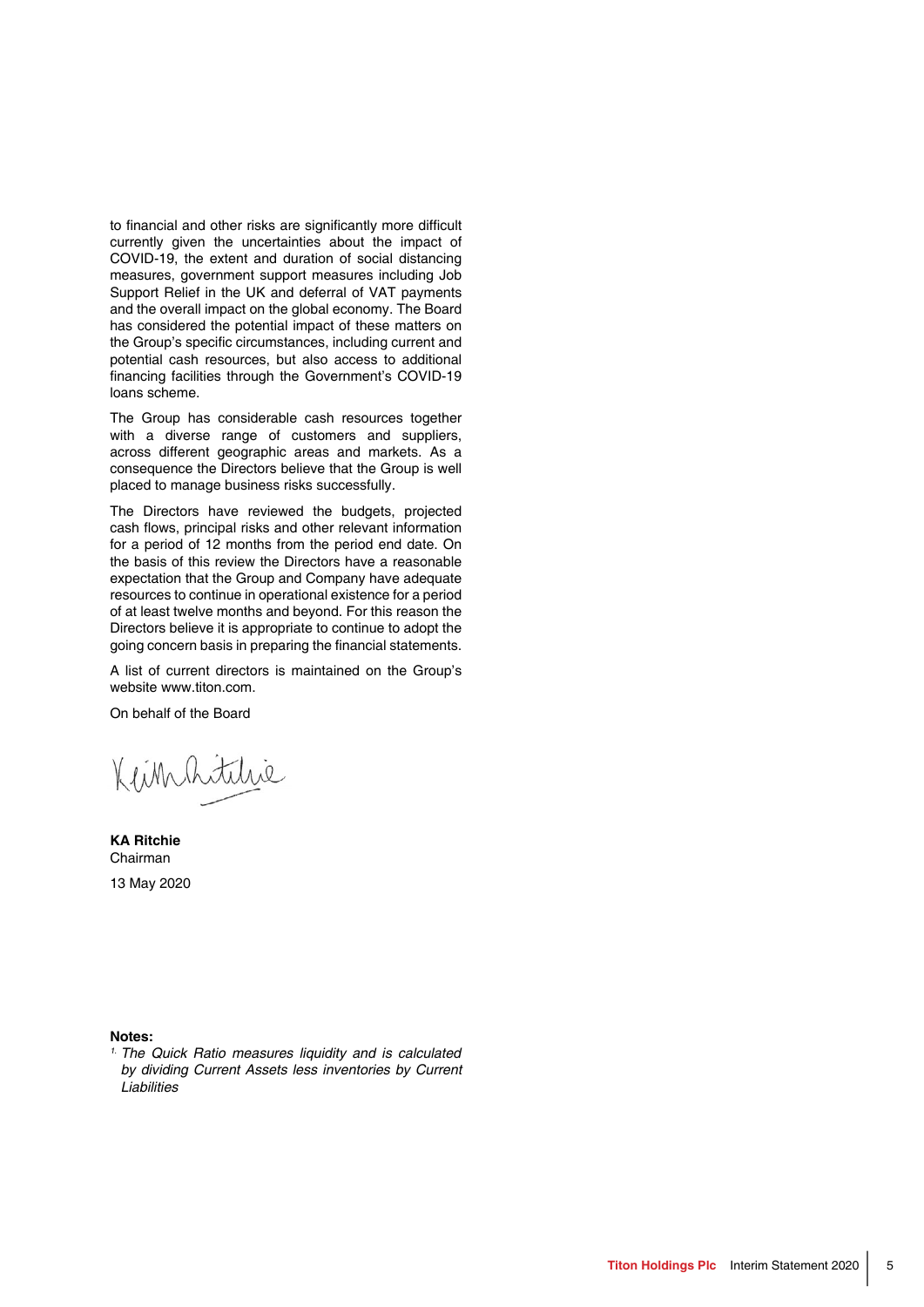# <span id="page-7-0"></span>Consolidated Interim Income Statement

for the six months ended 31 March 2020

|                                                                |                |      | 6 months   | 6 months   | Year to   |
|----------------------------------------------------------------|----------------|------|------------|------------|-----------|
|                                                                |                |      | to 31.3.20 | to 31.3.19 | 30.9.19   |
|                                                                |                |      | unaudited  | unaudited  | audited   |
|                                                                |                | Note | £'000      | £'000      | £'000     |
| Revenue                                                        |                | 3    | 11,224     | 14,290     | 27,157    |
| Cost of sales                                                  |                |      | (8, 157)   | (10,097)   | (18, 959) |
| <b>Gross profit</b>                                            |                |      | 3,067      | 4,193      | 8,198     |
| <b>Distribution costs</b>                                      |                |      | (747)      | (728)      | (1,489)   |
| Administrative expenses                                        |                |      | (2, 293)   | (2,258)    | (4, 415)  |
| Research and development expenses                              |                |      | (259)      | (232)      | (504)     |
| Transaction related expenses                                   |                |      |            | (181)      | (181)     |
| Other income                                                   |                |      | 5          | 6          | 20        |
| Operating (loss) / profit                                      |                |      | (227)      | 800        | 1,629     |
| Finance income                                                 |                |      | 7          | 7          | 12        |
| Finance costs                                                  |                |      | (11)       |            |           |
| Share of post-tax (loss) / profit from associates              |                |      | (39)       | 313        | 329       |
| (Loss) / profit before tax                                     |                |      | (270)      | 1,120      | 1,970     |
| Income tax credit / (expense)                                  |                | 4    | 16         | (118)      | (186)     |
| (Loss) / profit after income tax                               |                |      | (254)      | 1,002      | 1,784     |
| Attributable to:                                               |                |      |            |            |           |
| Equity holders of the parent                                   |                |      | (303)      | 782        | 1,423     |
| Non-controlling interest                                       |                |      | 49         | 220        | 361       |
| (Loss) / profit for the period                                 |                |      | (254)      | 1,002      | 1,784     |
| Earnings per share attributed to equity holders of the parent: |                |      |            |            |           |
|                                                                | <b>Basic</b>   | 6    | (2.73)p    | 7.06p      | 12.84p    |
|                                                                | <b>Diluted</b> | 6    | (2.73)p    | 6.97p      | 12.68p    |

# Consolidated Interim Statement of Comprehensive Income

for the six months ended 31 March 2020

|                                                                                                          | 6 months<br>to 31.3.20 | 6 months<br>to 31.3.19 | Year to<br>30.9.19 |
|----------------------------------------------------------------------------------------------------------|------------------------|------------------------|--------------------|
|                                                                                                          | unaudited<br>£'000     | unaudited<br>£'000     | audited<br>£'000   |
| (Loss) / profit for the period                                                                           | (254)                  | 1,002                  | 1,784              |
| Other comprehensive income – items which may be<br>reclassified to profit or loss in subsequent periods: |                        |                        |                    |
| Exchange difference on re-translation of net assets of<br>overseas operations                            | (162)                  | (219)                  | (201)              |
| Total comprehensive (expense) / income for the period                                                    | (416)                  | 783                    | 1,583              |
| Attributable to:                                                                                         |                        |                        |                    |
| Equity holders of the parent                                                                             | (428)                  | 649                    | 1,323              |
| Non-controlling interest                                                                                 | 12                     | 134                    | 260                |
|                                                                                                          | (416)                  | 783                    | 1,583              |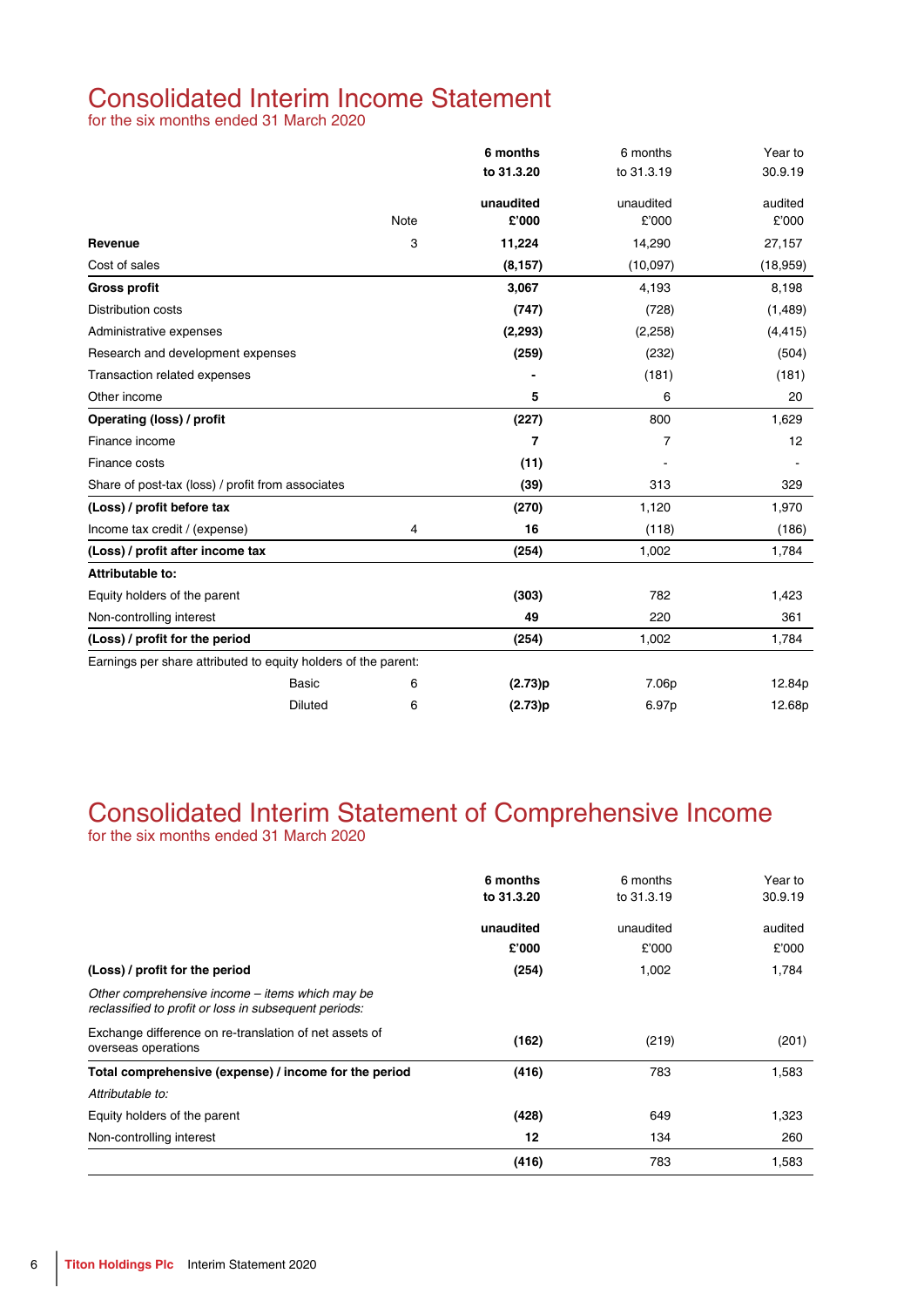# <span id="page-8-0"></span>Consolidated Interim Statement of Financial Position

at 31 March 2020

|                                                                  |      | 31.3.20   | 31.3.19   | 30.9.19 |
|------------------------------------------------------------------|------|-----------|-----------|---------|
|                                                                  |      | unaudited | unaudited | audited |
|                                                                  | Note | £'000     | £'000     | £'000   |
| <b>Assets</b>                                                    |      |           |           |         |
| Property, plant and equipment                                    | 2    | 4,432     | 3,853     | 3,799   |
| Intangible assets                                                |      | 630       | 687       | 718     |
| Investments in associates                                        |      | 2,753     | 2,831     | 2,894   |
| Deferred tax assets                                              |      | 266       | 204       | 281     |
| <b>Total non-current assets</b>                                  |      | 8,081     | 7,575     | 7,692   |
| Inventories                                                      |      | 4,688     | 5,246     | 4,884   |
| Trade and other receivables                                      |      | 4,583     | 5,977     | 5,446   |
| Income tax receivable                                            |      | 33        | 33        |         |
| Cash and cash equivalents                                        |      | 3,695     | 3,839     | 4,587   |
| <b>Total current assets</b>                                      |      | 12,999    | 15,095    | 14,917  |
| <b>Total Assets</b>                                              |      | 21,080    | 22,670    | 22,609  |
| Liabilities                                                      |      |           |           |         |
| Deferred tax liability                                           |      |           | 11        | 83      |
| Lease liabilities                                                |      | 550       | ÷.        | $\sim$  |
| <b>Total non-current liabilities</b>                             |      | 550       | 11        | 83      |
| Trade and other payables                                         |      | 3,949     | 5,088     | 4,793   |
| Income tax payable                                               |      | 14        |           | 12      |
| Lease liabilities                                                |      | 259       |           |         |
| <b>Total current liabilities</b>                                 |      | 4,222     | 5,088     | 4,805   |
| <b>Total Liabilities</b>                                         |      | 4,772     | 5,099     | 4,888   |
| <b>Equity</b>                                                    |      |           |           |         |
| Share capital                                                    |      | 1,113     | 1,113     | 1,113   |
| Share premium reserve                                            |      | 1,049     | 1,049     | 1,049   |
| Capital redemption reserve                                       |      | 56        | 56        | 56      |
| Treasury shares                                                  |      | (27)      | (27)      | (27)    |
| Foreign exchange reserve                                         |      | 277       | 369       | 402     |
| Retained earnings                                                |      | 13,039    | 13,171    | 13,669  |
| Total Equity attributable to the equity<br>holders of the parent |      | 15,507    | 15,731    | 16,262  |
| <b>Non-controlling Interest</b>                                  |      | 801       | 1,840     | 1,459   |
| <b>Total Equity</b>                                              |      | 16,308    | 17,571    | 17,721  |
| <b>Total Liabilities and Equity</b>                              |      | 21,080    | 22,670    | 22,609  |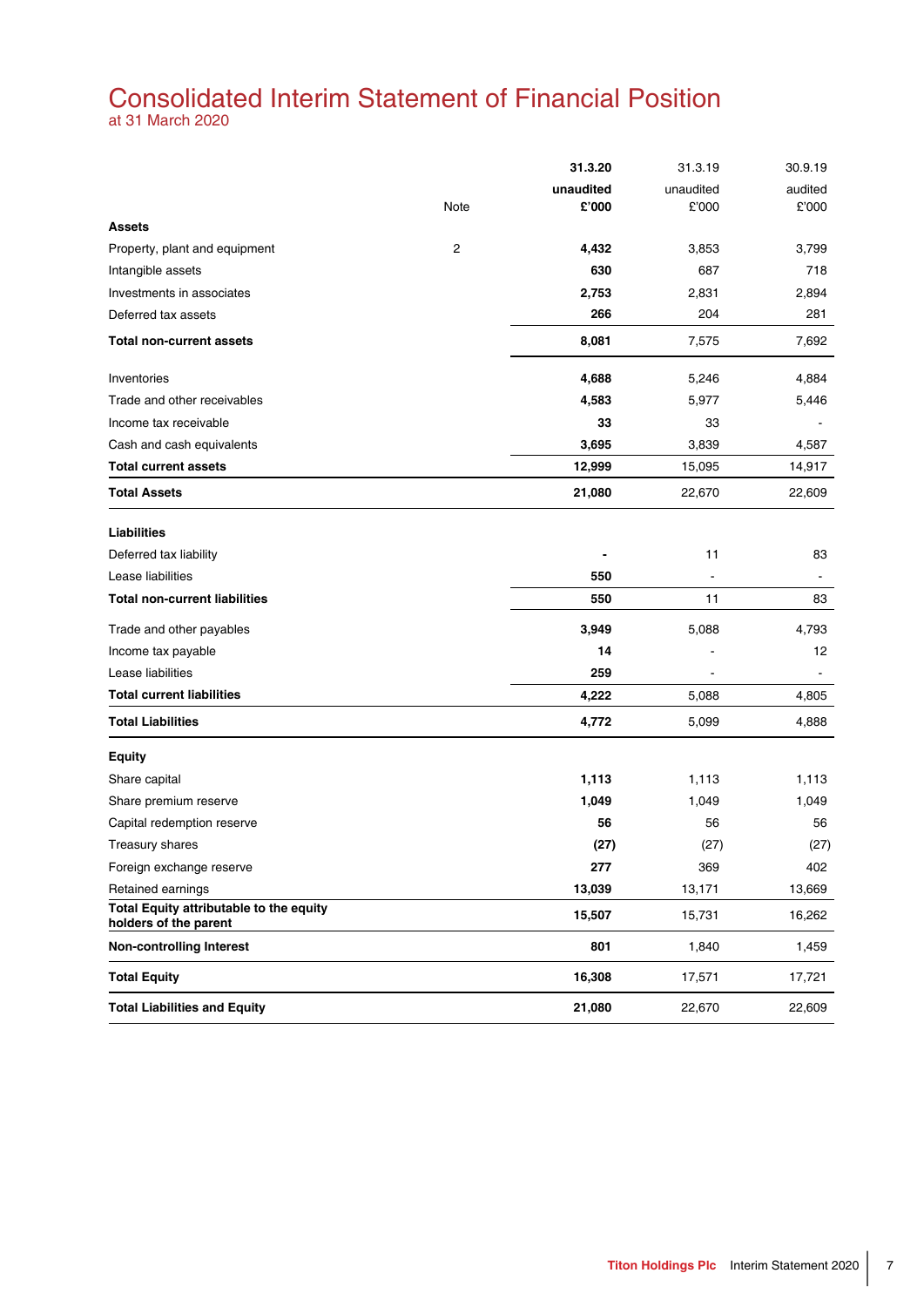# <span id="page-9-0"></span>Consolidated Interim Statement of Changes in Equity

at 31 March 2020

|                                                   | Share                    | Share<br>reserve | Capital<br>capital premium redemption exchange<br>reserve | Foreign<br>reserve | Treasury<br>Shares | Retained<br>earnings | <b>Total</b> | Non-<br>controlling<br>interest | Total<br><b>Equity</b> |
|---------------------------------------------------|--------------------------|------------------|-----------------------------------------------------------|--------------------|--------------------|----------------------|--------------|---------------------------------|------------------------|
|                                                   | £'000                    | £'000            | £'000                                                     | £'000              | £'000              | £'000                | £'000        | £'000                           | £'000                  |
| At 30 September 2018<br>(as restated)             | 1,113                    | 1,049            | 56                                                        | 502                | (27)               | 12,728               | 15,421       | 1,706                           | 17,127                 |
| Accounting policy change<br>IFRS 9                |                          |                  | ä,                                                        |                    |                    | (19)                 | (19)         | (19)                            | (38)                   |
| At 1 October 2018                                 | 1,113                    | 1,049            | 56                                                        | 502                | (27)               | 12,709               | 15,402       | 1,687                           | 17,089                 |
| Translation differences on<br>overseas operations |                          |                  |                                                           | (133)              |                    |                      | (133)        | (86)                            | (219)                  |
| Profit for the period                             |                          |                  |                                                           |                    |                    | 782                  | 782          | 220                             | 1,002                  |
| Total comprehensive income<br>for the period      |                          |                  |                                                           | (133)              |                    | 782                  | 649          | 134                             | 783                    |
| Dividends paid                                    |                          |                  |                                                           |                    |                    | (332)                | (332)        |                                 | (332)                  |
| Share-based payment credit                        | $\blacksquare$           |                  |                                                           |                    |                    | 31                   | 31           |                                 | 31                     |
| At 31 March 2019                                  | 1,113                    | 1,049            | 56                                                        | 369                | (27)               | 13,190               | 15,750       | 1,821                           | 17,571                 |
| Translation differences on<br>overseas operations |                          |                  |                                                           | 33                 |                    |                      | 33           | (15)                            | 18                     |
| Profit for the period                             |                          |                  | L,                                                        | L,                 | $\blacksquare$     | 641                  | 641          | 141                             | 782                    |
| Total comprehensive income<br>for the period      |                          |                  |                                                           | 33                 |                    | 641                  | 674          | 126                             | 800                    |
| Dividends paid                                    | ÷,                       | ÷                | ÷,                                                        | ÷,                 | $\blacksquare$     | (194)                | (194)        | $\blacksquare$                  | (194)                  |
| Dividends paid to NCI in<br>subsidiary            |                          |                  |                                                           |                    |                    | ä,                   |              | (488)                           | (488)                  |
| Share-based payment credit                        |                          |                  |                                                           |                    |                    | 32                   | 32           | $\blacksquare$                  | 32                     |
| At 30 September 2019                              | 1,113                    | 1,049            | 56                                                        | 402                | (27)               | 13,669               | 16,262       | 1,459                           | 17,721                 |
| Accounting policy change<br>IFRS 16               |                          |                  |                                                           |                    |                    | (19)                 | (19)         | (2)                             | (21)                   |
| At 1 October 2019                                 | 1,113                    | 1,049            | 56                                                        | 402                | (27)               | 13,650               | 16,243       | 1,457                           | 17,700                 |
| Translation differences on<br>overseas operations |                          |                  |                                                           | (125)              |                    |                      | (125)        | (37)                            | (162)                  |
| Loss for the period                               |                          |                  | -                                                         |                    | -                  | (303)                | (303)        | 49                              | (254)                  |
| Total comprehensive<br>expense for the period     |                          |                  | ۰                                                         | (125)              | ٠                  | (303)                | (428)        | 12                              | (416)                  |
| Dividends paid                                    | $\blacksquare$           | ä,               | $\blacksquare$                                            | ÷,                 | $\blacksquare$     | (332)                | (332)        | $\overline{a}$                  | (332)                  |
| Dividends paid to NCI in<br>subsidiary            |                          |                  |                                                           |                    |                    |                      |              | (668)                           | (668)                  |
| Share-based payment credit                        | $\overline{\phantom{a}}$ |                  | $\overline{a}$                                            | $\overline{a}$     |                    | 24                   | 24           | $\frac{1}{2}$                   | 24                     |
| At 31 March 2020                                  | 1,113                    | 1,049            | 56                                                        | 277                | (27)               | 13,039               | 15,507       | 801                             | 16,308                 |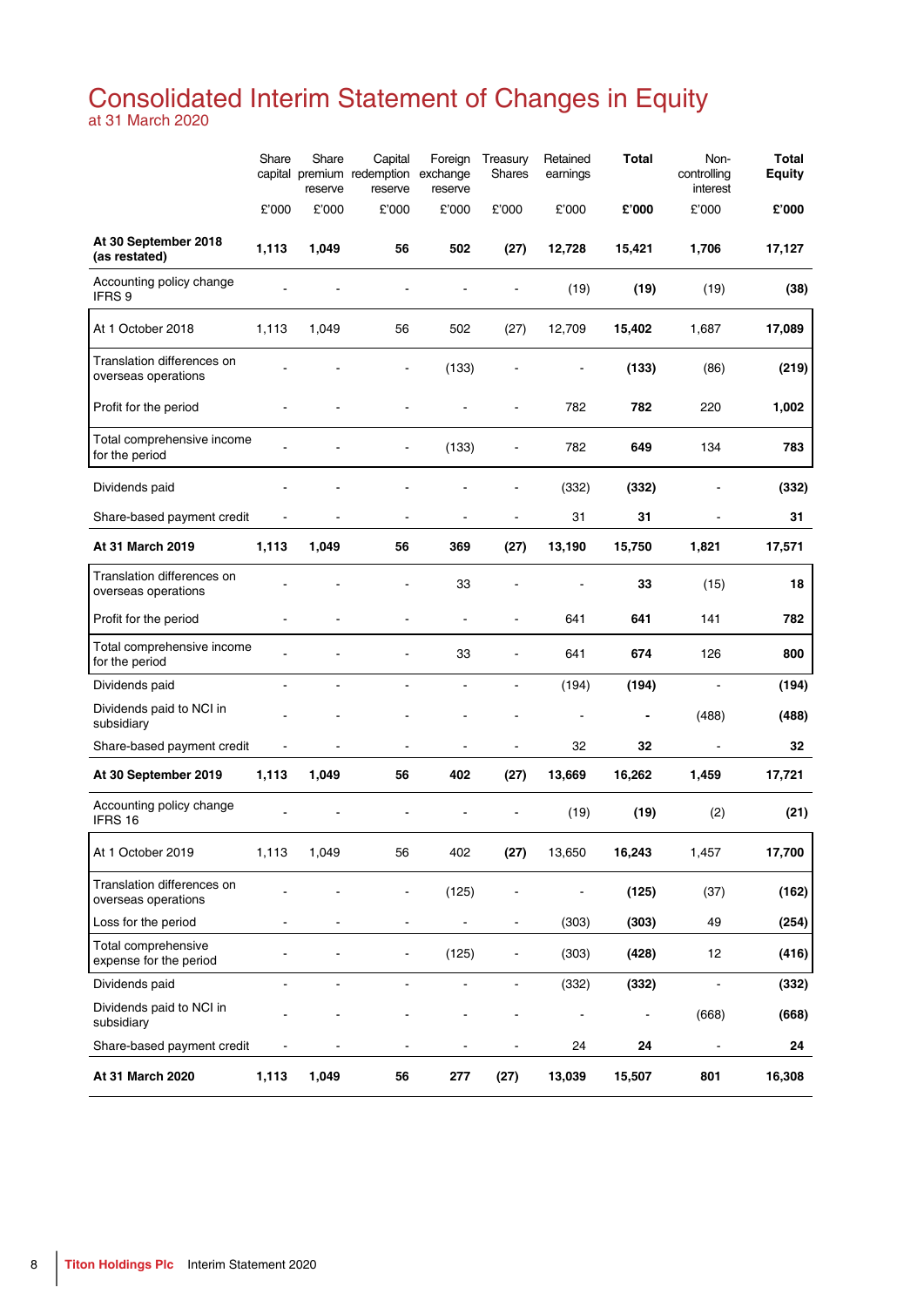# <span id="page-10-0"></span>Consolidated Interim Statement of Cash Flows

for the year ended 31 March 2020

|                                                                                |      | 6 months   | 6 months       | Year to        |
|--------------------------------------------------------------------------------|------|------------|----------------|----------------|
|                                                                                |      | to 31.3.20 | to 31.3.19     | 31.3.19        |
|                                                                                |      | unaudited  | unaudited      | audited        |
|                                                                                | Note | £'000      | £'000          | £'000          |
| Cash generated from operating activities                                       |      |            |                |                |
| (Loss) / profit before tax                                                     |      | (270)      | 1,120          | 1,970          |
| Depreciation of property, plant & equipment                                    |      | 424        | 266            | 543            |
| Amortisation of intangible assets                                              |      | 118        | 107            | 228            |
| Profit on sale of plant & equipment                                            |      | (20)       |                |                |
| Share based payment - equity settled                                           |      | 24         | 31             | 63             |
| Finance income                                                                 |      | (7)        | (7)            | (12)           |
| Finance costs                                                                  |      | 11         |                |                |
| Share of associate's post tax loss / (profit)                                  |      | 39         | (313)          | (329)          |
|                                                                                |      | 319        | 1,204          | 2,463          |
| Decrease in inventories                                                        |      | 180        | 335            | 690            |
| Decrease in receivables                                                        |      | 796        | 1,675          | 2,153          |
| Decrease in payables and other current liabilities                             |      | (751)      | (1,769)        | (2,033)        |
| Cash generated from operations                                                 |      | 544        | 1,445          | 3,273          |
| Income taxes paid                                                              |      | (83)       | (175)          | (203)          |
| Net cash generated from operating activities                                   |      | 461        | 1,270          | 3,070          |
| Cash flows from investing activities                                           |      |            |                |                |
| Purchase of plant & equipment                                                  |      | (349)      | (464)          | (694)          |
| Purchase of intangible assets                                                  |      | (30)       | (57)           | (209)          |
| Proceeds from sale of plant & equipment                                        |      | 30         |                | $\overline{7}$ |
| Finance income                                                                 |      | 7          | $\overline{7}$ | 12             |
| Finance costs                                                                  |      | (11)       |                |                |
| Net cash used in investing activities                                          |      | (353)      | (514)          | (884)          |
| Cash flows from financing activities                                           |      |            |                |                |
| Dividends paid to equity shareholders of the parent                            | 5    | (332)      | (332)          | (526)          |
| Dividends paid to Non-controlling shareholders of a subsidiary                 |      | (668)      |                | (488)          |
| Cash withdrawn from treasury deposit accounts                                  |      |            | 900            | 900            |
| Net cash (used in) / generated from operating activities                       |      | (1,000)    | 568            | (114)          |
| Net (decrease) / increase in cash (excluding movement on<br>treasury deposits) |      | (892)      | 1,324          | 2,072          |
| Cash at beginning of the period (excluding treasury deposits)                  |      | 4,587      | 2,515          | 2,515          |
| Cash at end of the period (excluding treasury deposits)                        |      | 3.695      | 3,839          | 4,587          |

The Group cash and cash equivalents figure on the Consolidated Interim Statement of Financial Position includes both the cash at 31 March 2020 and the cash on treasury deposit of £nil (March 2019: £nil, September 2019: £nil) and totals £3,695,000 at 31 March 2020 (March 2019: £3,839,000, September 2019: £4,587,000).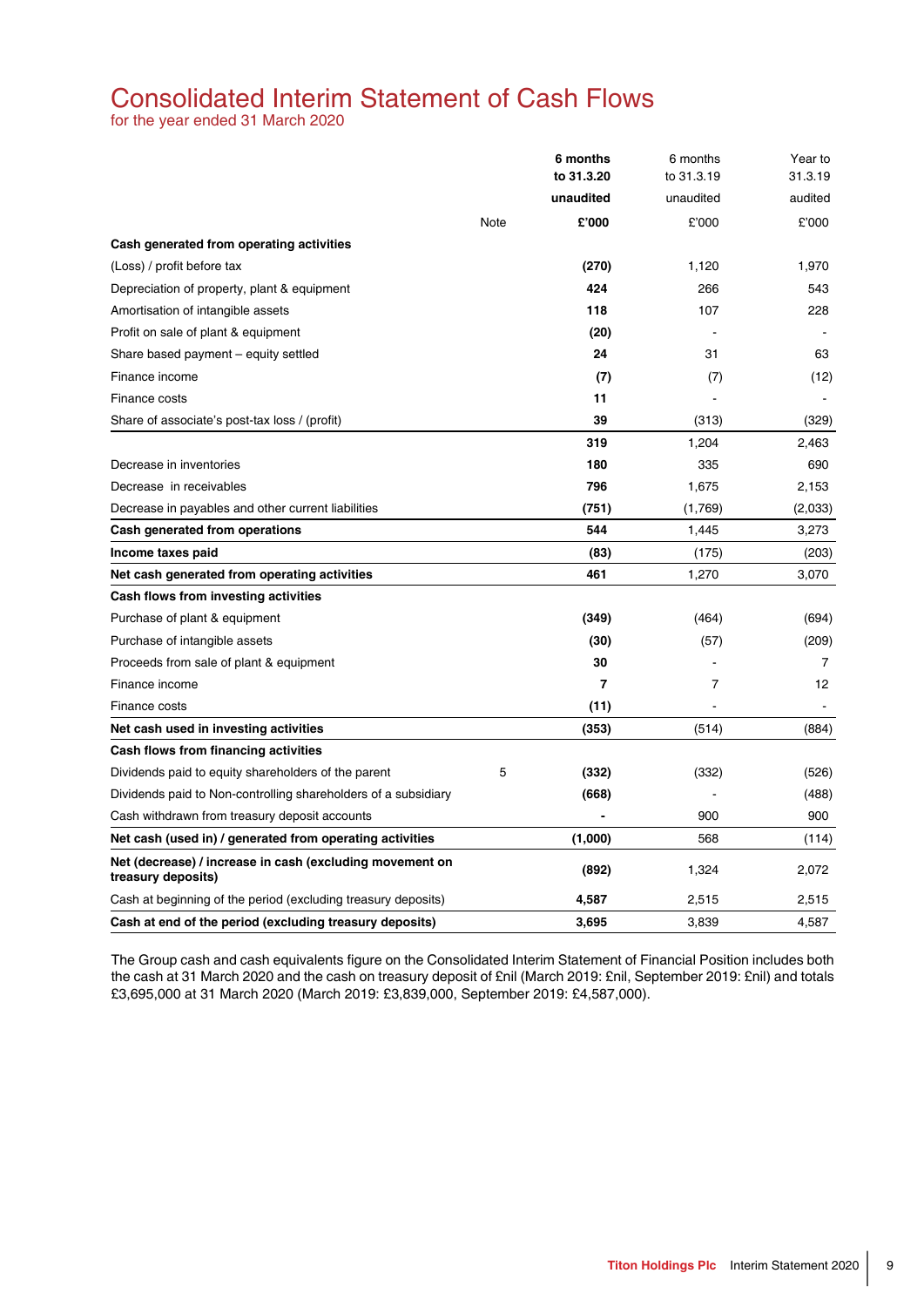### <span id="page-11-0"></span>1 - Accounting policies

#### a) General information

Titon Holdings Plc (the 'Company') is incorporated and domiciled in England and its shares are publicly traded on AIM. The registered office address is 894 The Crescent, Colchester Business Park, Colchester, Essex, CO4 9YQ. The company's registered number is 1604952. The principal activities of the Group are as described in Note 3.

Apart from the risks posed by the COVID-19 pandemic, which were obviously not included in the 2019 Strategic Report the Board considers the principal risks and uncertainties relating to the Group for the next six months to be the same as detailed in the last Annual Report and Financial Statements to 30 September 2019. The Group's financial risk management objectives and policies are consistent with those disclosed in the consolidated financial statements as at and for the year ended 30 September 2019

#### b) Basis of preparation

These condensed consolidated interim financial statements of the Group for the six months ended 31 March 2020 comprise the Company and its subsidiaries (together referred to as the 'Group').

The condensed consolidated interim financial statements have been prepared in accordance with the AIM rules. Neither the six months results for 2020 nor the six months results for 2019 have been audited nor reviewed pursuant to guidance issued by the Auditing Practices Board. This condensed Interim Group financial Statements do not comprise statutory accounts within the meaning of Section 435 of the Companies Act 2006. The comparative figures for the year ended 30 September 2019 do not constitute statutory accounts within the meaning of Section 435 of the Companies Act 2006, but they have been derived from the audited Report and Accounts for that year, which have been filed with the Registrar of Companies as amended by the restatement described. The independent auditors' report on those accounts was unqualified, did not draw attention to any matters by way of emphasis and did not contain a statement under Section 498(2) or (3) of the Companies Act 2006.

This report should be read in conjunction with the Group's Annual Report and Accounts for the year ended 30 September 2019, which have been prepared in accordance with IFRS's as adopted by the European Union.

These unaudited interim Group financial Statements were approved for issue on 13 May 2020. Copies will be sent to shareholders within the next few weeks and is available on the Group's website at www.titonholdings.com and from the Company's registered office at 894 The Crescent, Colchester Business Park, Colchester, Essex CO4 9YQ.

### c) Accounting policies

These condensed consolidated interim financial statements have been prepared in accordance with the recognition and measurement requirements of International Financial Reporting Standards as adopted by the European Union as effective for periods beginning on or after 1 January 2019.

In preparing these condensed consolidated interim financial statements the Board have considered the impact of new standards which will be applied in the 2020 Annual Report and Accounts. Other than the adoption of IFRS 16 'Leases', Amendments to IFRS 9 'Prepayment Features with Negative Compensation' and IFRIC 23 'Uncertainty over Income Tax Treatments', which are effective for accounting periods starting on or after 1 January 2019, there are not expected to be any changes in the accounting policies compared to those applied at 30 September 2019.

A full description of accounting policies is contained with our 2019 Annual Report and Financial Statements, which is available on our website.

#### New accounting standards

The Group has adopted the following new standards (effective 1 January 2019) in these condensed consolidated interim financial statements:

IFRS 16 'Leases' replaces IAS 17 'Leases' and was adopted at 1 October 2019 without restatement of comparative figures using the modified retrospective approach. The adoption of this IFRS 16 has resulted in the Group recognising the right-of-use assets and related lease liabilities in connection with all former operating leases, where applicable at 1 October 2019 and as shown below, except for intra-group leases for property assets. In addition, for leases with a low value assets and those with a duration of 12 months or less, the Group has elected to account for the lease expense on a straight-line basis over the remaining lease term.

At 01 October 2019, the Group measured each lease liability at the present value of the contractual lease payments unpaid at that date, discounted using the interest rate implicit in the lease, where that was rate readily available, or used its incremental borrowing rate applying a single rate to a portfolio of leases with reasonably similar characteristics. The incremental borrowing being the rate the lessee would have to pay to borrow the funds necessary to obtain an asset similar to the right-of-use asset in a similar economic environment with similar terms, security and conditions.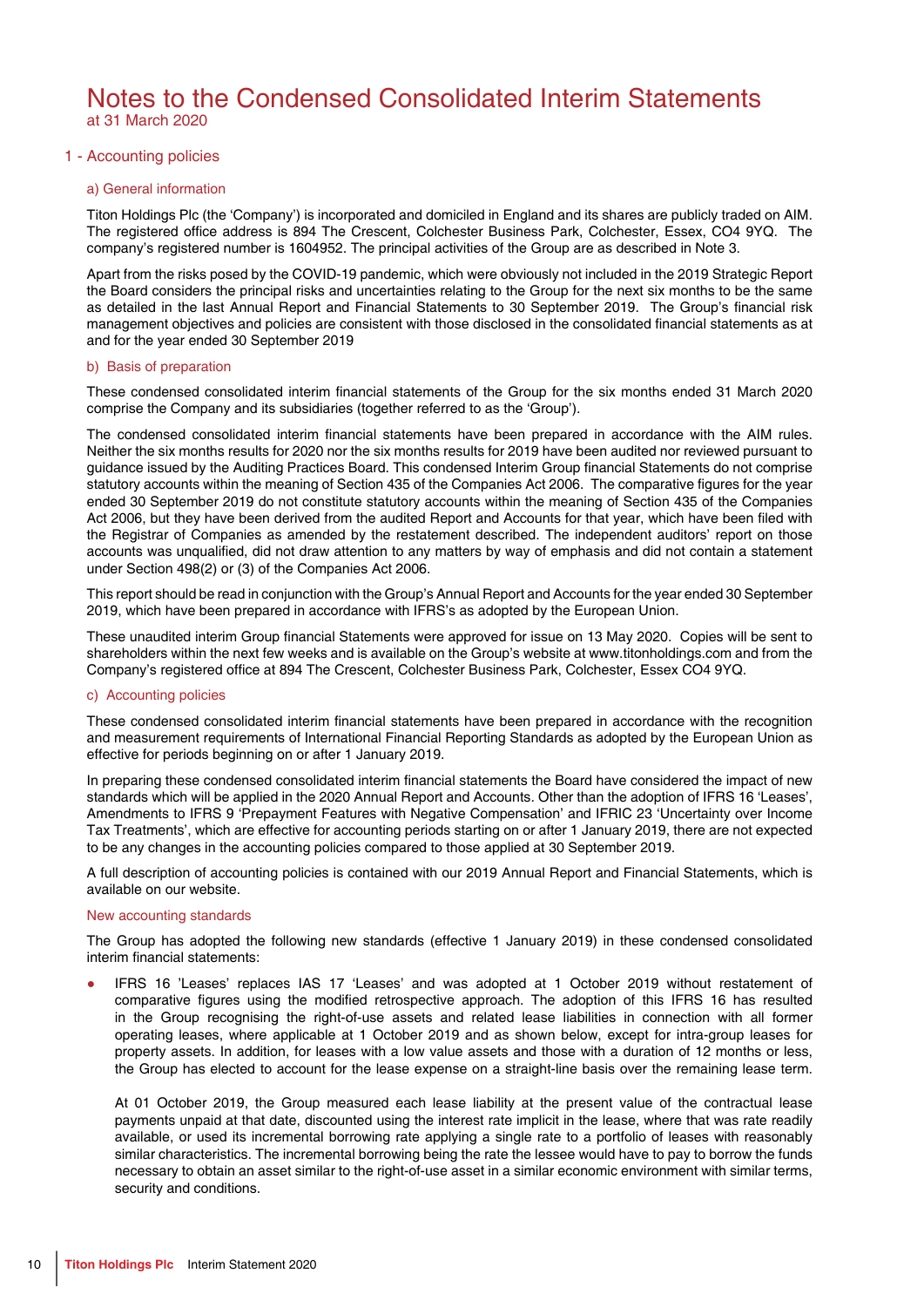|                                             | £'000 |
|---------------------------------------------|-------|
| Right-of-use assets recognised - see Note 2 | 718   |
| Lease Liabilities recognised                | (739) |
| Reduction in Retained Earnings at 01/10/19  | (21)  |

The new Standard has been applied as at 1 October 2019 with the cumulative effect of adopting IFRS 16 being recognised in Equity as a reduction in Retained Earnings of £21,000. Prior periods have not been restated.

- IFRIC 23 Uncertainty over Income Tax Treatments. It may be unclear how tax law applies to a particular transaction or circumstance, or whether a taxation authority will accept a company's tax treatment. IAS 12 Income Taxes specifies how to account for current and deferred tax, but not how to reflect the effects of uncertainty. The Board has reviewed this new standard and does not expect there to be any significant impact on the Group's results.
- Amendments to IFRS 9: Prepayment Features with Negative Compensation. The International Accounting Standard Board (IASB) has issued these amendments to IFRS 9 Financial Instruments to aid implementation. The amendment allows companies to measure particular prepayable financial assets with so-called negative compensation at amortised cost or at fair value through other comprehensive income if a specified condition is met, instead of at fair value through profit or loss. The Board has reviewed this new standard and does not expect there to be any impact on the Group's results.

The new standards issued, but effective for later reporting periods, are under review by the Board to determine likely impact for the Group, they have decided that early adoption is not appropriate.

- Amendments to IFRS 9, IAS 39 and IFRS17: Interest Rate Benchmark Reform. In September 2019, the International Accounting Standards Board (IASB) amended IFRS 9, IAS 39 and IFRS 7 in response to uncertainty arising from the phasing out of interest-rate benchmarks such as interbank offered rates (IBORs).
- Amendments to IAS 1 and IAS 8: Definition of Material .In October 2018, The IASB these amendments to clarify the definition of 'material' and to align the definition used in the Conceptual Framework and the standards themselves.
- Amendments to References to the Conceptual Framework in IFRS Standards. The IASB has issued a revised Conceptual Framework for Financial Reporting. The revised version introduces a number of new aspects compared to the 2010 version, specifically including: concepts on measurement, concepts on presentation and disclosure, including when to classify income and expenses in other comprehensive income and guidance on when assets and liabilities are removed from financial statements.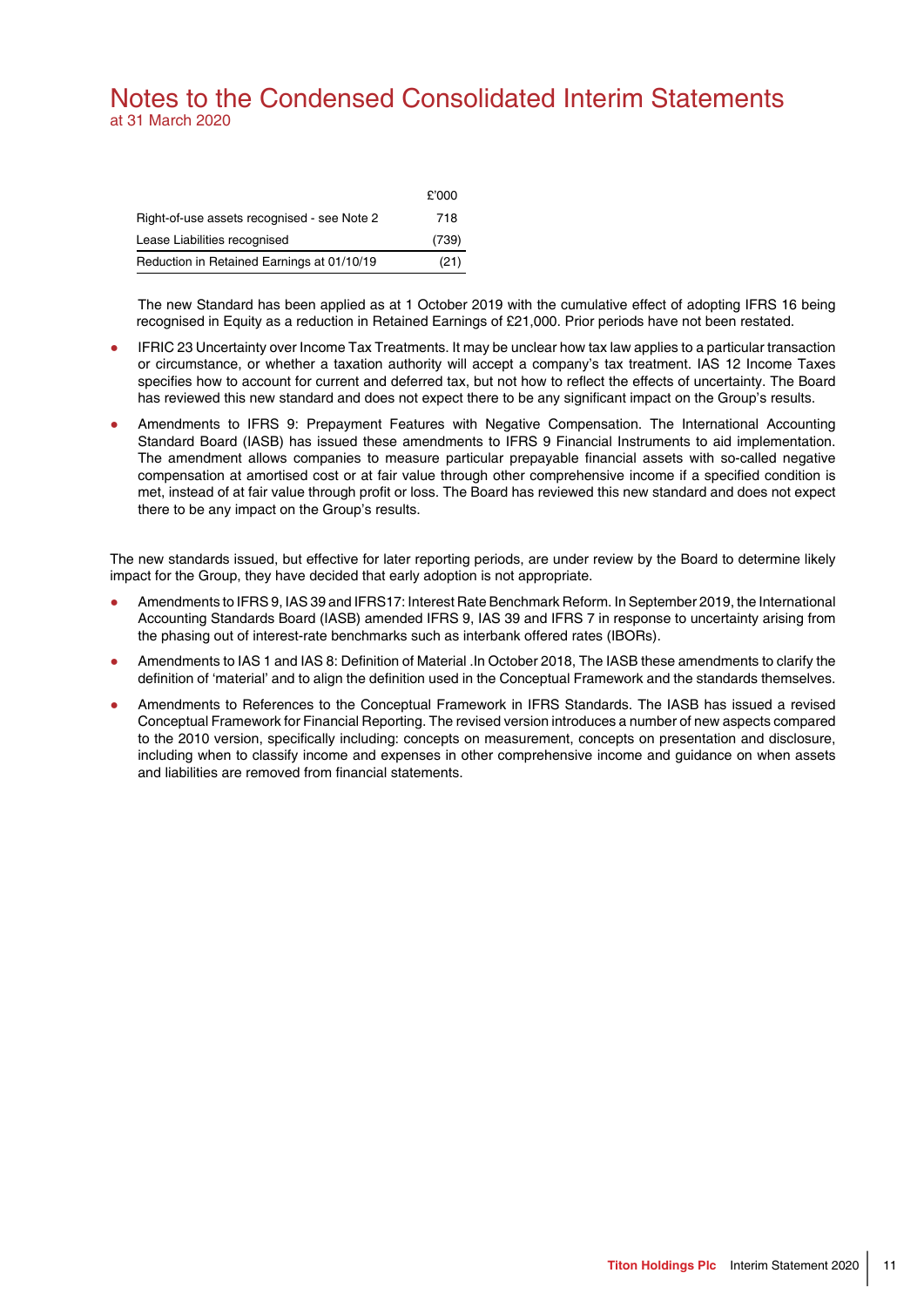### 2 - Property, plant and equipment

|                                     | Freehold<br>land and<br>buildings | Leasehold<br>properties &<br>improvements | Plant and<br>equipment | Motor<br>vehicles | Total          |
|-------------------------------------|-----------------------------------|-------------------------------------------|------------------------|-------------------|----------------|
| Cost                                | £'000                             | £'000                                     | £'000                  | £'000             | £'000          |
| At 1 October 2018                   | 3,455                             | 64                                        | 7,432                  | 343               | 11,294         |
| Additions                           |                                   | 100                                       | 364                    |                   | 464            |
| <b>Disposals</b>                    | ÷                                 | ÷,                                        | $\blacksquare$         | $\overline{a}$    | $\blacksquare$ |
| At 31 March 2019                    | 3,455                             | 164                                       | 7,796                  | 343               | 11,758         |
| Additions                           |                                   | 10                                        | 182                    | 38                | 230            |
| <b>Disposals</b>                    |                                   |                                           | (6)                    | (32)              | (38)           |
| At 30 September 2019                | 3,455                             | 174                                       | 7,972                  | 349               | 11,950         |
| Adjustment on transition to IFRS 16 | $\blacksquare$                    | 502                                       | $\blacksquare$         | 216               | 718            |
| At 01 October 2019                  | 3,455                             | 676                                       | 7,972                  | 565               | 12,668         |
| Additions                           |                                   | 191                                       | 129                    | 29                | 349            |
| Disposals                           | $\overline{a}$                    | (53)                                      | $\blacksquare$         | (77)              | (130)          |
| At 31 March 2020                    | 3,455                             | 814                                       | 8,101                  | 517               | 12,887         |
| Depreciation                        |                                   |                                           |                        |                   |                |
| At 1 October 2018                   | 1,426                             |                                           | 6,049                  | 164               | 7,639          |
| Charge for the period               | 33                                |                                           | 194                    | 39                | 266            |
| <b>Disposals</b>                    | ÷,                                |                                           | $\blacksquare$         | ÷,                | $\blacksquare$ |
| At 31 March 2019                    | 1,459                             |                                           | 6,243                  | 203               | 7,905          |
| Charge for the period               | 31                                | 10                                        | 196                    | 40                | 277            |
| <b>Disposals</b>                    |                                   | $\overline{a}$                            | (6)                    | (25)              | (31)           |
| At 30 September 2019                | 1,490                             | 10                                        | 6,433                  | 218               | 8,151          |
| Additions                           | 32                                | 95                                        | 195                    | 102               | 424            |
| <b>Disposals</b>                    | ÷,                                | (53)                                      | $\blacksquare$         | (67)              | (120)          |
| At 31 March 2020                    | 1,522                             | 52                                        | 6,628                  | 253               | 8,455          |
| Net book value                      |                                   |                                           |                        |                   |                |
| at 31 March 2020                    | 1,933                             | 762                                       | 1,473                  | 264               | 4,432          |
| At 01 October 2019                  | 1,965                             | 666                                       | 1,539                  | 347               | 4,517          |
| At 30 September 2019                | 1,965                             | 164                                       | 1,539                  | 131               | 3,799          |
| At 31 March 2019                    | 1,996                             | 164                                       | 1,553                  | 140               | 3,853          |
| At 1 October 2018                   | 2,029                             | 64                                        | 1,383                  | 179               | 3,655          |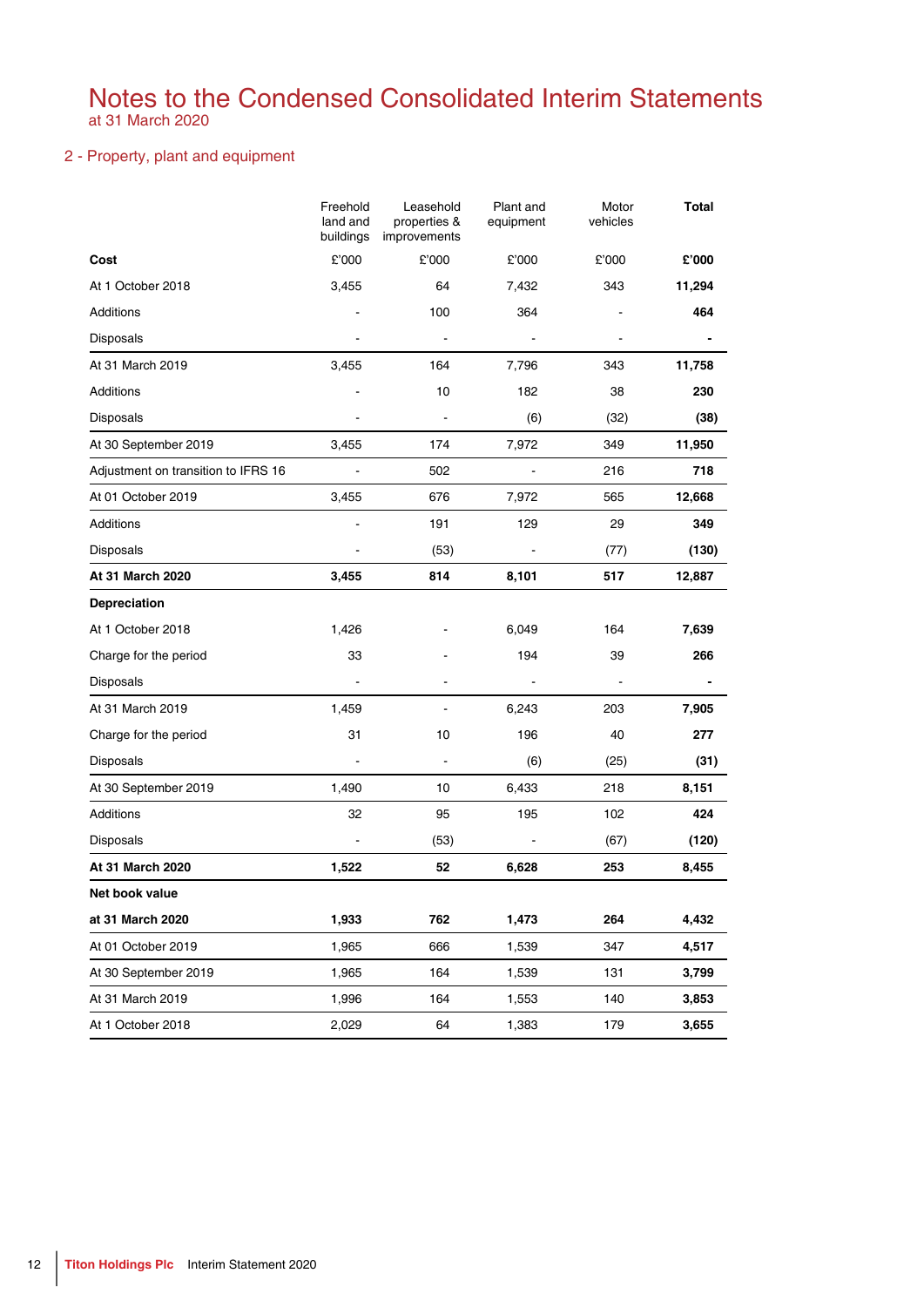### 3 - Revenue and segmental information

In identifying its operating segments, management generally follows the Group's reporting lines, which represent the main geographic markets in which the Group operates. The segment reporting below is shown in a manner consistent with the internal reporting provided to the Board, which is the Chief Operating Decision Maker (CODM). These operating segments are monitored and strategic decisions are made on the basis of segment operating results. The Group operates in four main business segments which are:

| Segment             | Activities undertaken include:                                                                                                                                                                                |
|---------------------|---------------------------------------------------------------------------------------------------------------------------------------------------------------------------------------------------------------|
| United Kingdom      | Sales of passive and powered ventilation products to housebuilders, electrical contractors and<br>window and door manufacturers. In addition to this, it is a leading supplier of window and door<br>hardware |
| South Korea         | Sales of passive ventilation products to construction companies                                                                                                                                               |
| North America       | Sales of passive ventilation products to window and door manufacturers                                                                                                                                        |
| All other countries | Sales of passive and powered ventilation products to distributors, window manufacturers and<br>construction companies                                                                                         |

Inter-segment revenue is transacted on an arm's length basis and charged at prevailing market prices for a specific product and market or cost plus where no direct comparative market price is available. Segment results include items directly attributable to a segment as well as those that can be allocated on a reasonable basis. Research and development entity-wide financial expenses are allocated to the business activities for which R&D is specifically performed. Administration Expenses are currently allocated to operating segments in the Group's reporting to the CODM and include central and parent company overheads relating to Group management, the finance function and regulatory requirements.

The measurement policies the Group uses for segment reporting under IFRS 8 are the same as those used in its financial statements.

The Group recognises revenue at a single point in time in its UK and US subsidiary. The nature of business practice at its South Korean subsidiary means that the Group recognises revenue there over time, this being at first fix and second fix stages. As invoicing for both first fix and second fix components usually takes place at the first fix stage, the revenue on the second fix products is deferred in the Financial Statements until the point that those second fix products are accepted by the customer.

The total assets for the segments represent the consolidated total assets attributable to these reporting segments. Parent company results and consolidation adjustments reconciling the segmental results and total assets to the consolidated financial statements are included within the United Kingdom segment figures stated.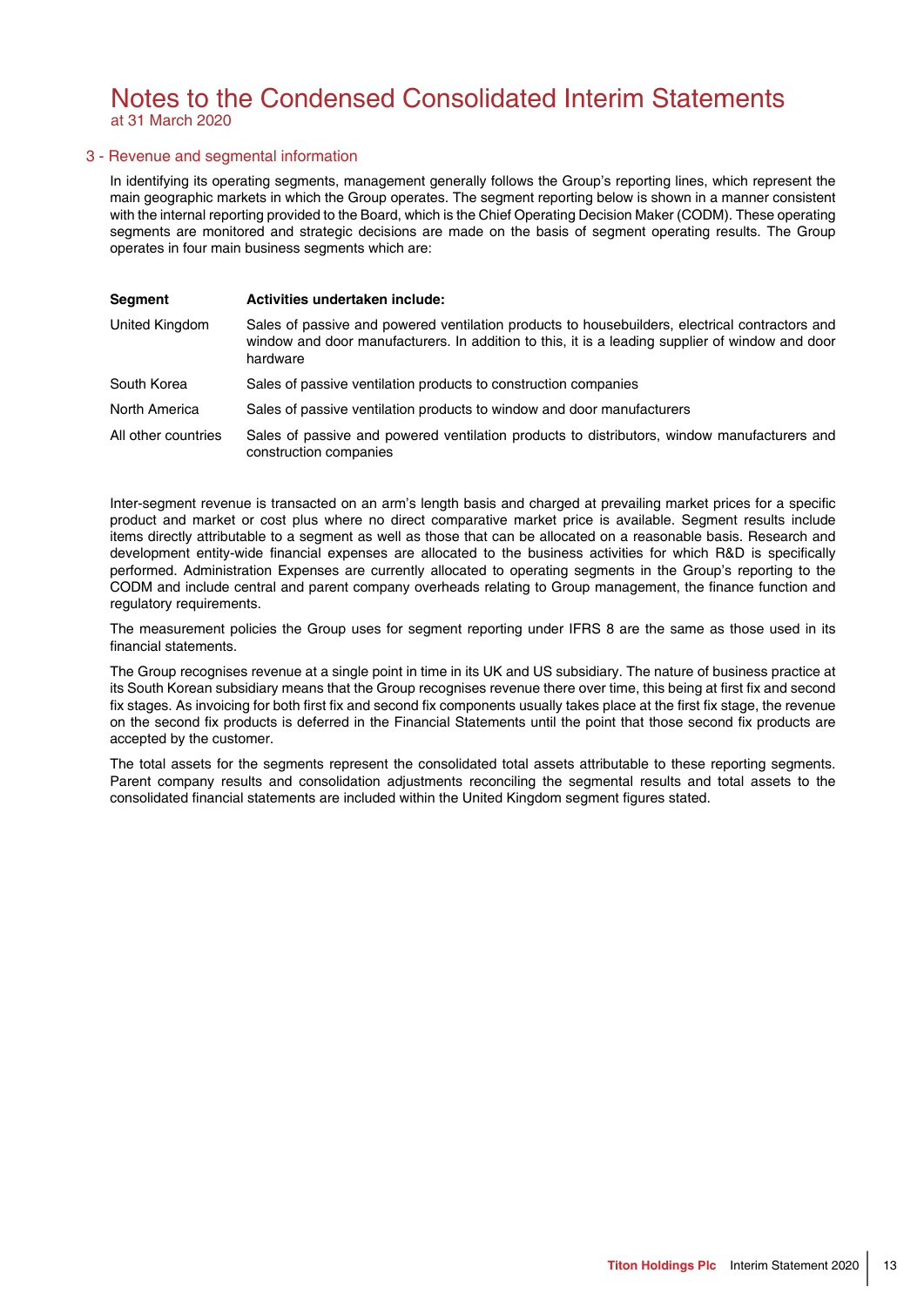### 3 - Revenue and segmental information (continued)

| Operating segment                                                                             | United<br>Kingdom | South<br>Korea           | North<br>America | All other<br>countries   | <b>Total</b> |
|-----------------------------------------------------------------------------------------------|-------------------|--------------------------|------------------|--------------------------|--------------|
| 6 months ended 31 March 2020                                                                  | £'000             | £'000                    | £'000            | £'000                    | £'000        |
| Segment revenue                                                                               | 7,139             | 2,819                    | 397              | 1,033                    | 11,388       |
| Inter-segment revenue                                                                         | (164)             | $\overline{\phantom{a}}$ |                  |                          | (164)        |
| <b>Total Revenue</b>                                                                          | 6,975             | 2,819                    | 397              | 1,033                    | 11,224       |
| Segment (loss) / profit                                                                       | (203)             | 66                       | 27               | (160)                    | (270)        |
| Income tax credit                                                                             |                   |                          |                  |                          | 16           |
| Loss for the period                                                                           |                   |                          |                  |                          | (254)        |
| Depreciation and amortisation                                                                 | 370               | 21                       | $\blacksquare$   |                          | 391          |
| Depreciation of Right-of-use-assets                                                           | 77                | 74                       |                  |                          | 151          |
| Total assets                                                                                  | 14,837            | 6,046                    | 197              | $\overline{\phantom{a}}$ | 21,080       |
| Total assets include:<br>Investments in associates                                            | 2,528             |                          |                  |                          | 2,528        |
| Additions to non-current assets (other than financial<br>instruments and deferred tax assets) | 139               | 240                      |                  |                          | 379          |

The South Korean Segment profit includes the Group's share of the post-tax profit from the Group's associate undertaking, Browntech Sales Co. Ltd. Sales to Browntech Sales Co. Ltd. of £2.8 million represent 25% of Group Revenue. There are no other concentrations of revenue above 10% during the year (see Note 7 - Related party transactions).

IFRS 8 requires entity-wide disclosures to be made about the regions in which it earns its revenues and holds its noncurrent assets which are shown below.

| 6 months ended 31 March 2020     | United<br>Kingdom | Europe | USA and<br>Canada | Asia  | All other<br>regions | Total  |
|----------------------------------|-------------------|--------|-------------------|-------|----------------------|--------|
| <b>Revenues</b>                  | £'000             | £'000  | £'000             | £'000 | £'000                | £'000  |
| by entities' country of domicile | 8,008             |        | 397               | 2,819 | ٠                    | 11.224 |
| by country from which derived    | 6.962             | 1.029  | 397               | 2.819 | 17                   | 11.224 |
| Non-current assets               |                   |        |                   |       |                      |        |
| By entities' country of domicile | 4.934             |        | 39                | 3.108 | $\blacksquare$       | 8.081  |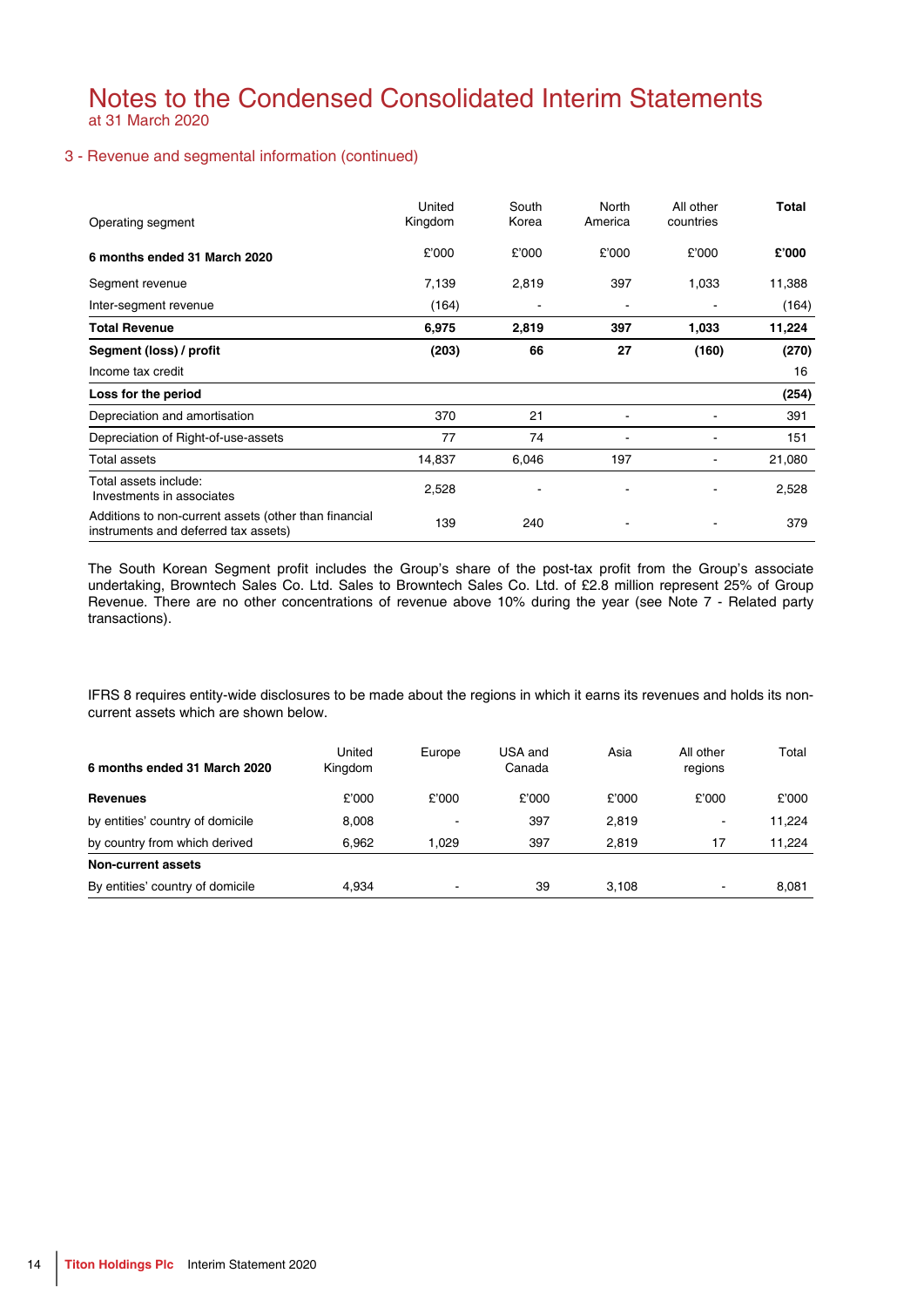### 3 - Revenue and segmental information (continued)

| <b>Operating segment</b>                                                                      | United<br>Kingdom | South<br>Korea           | North<br>America         | All other<br>countries   | Total  |
|-----------------------------------------------------------------------------------------------|-------------------|--------------------------|--------------------------|--------------------------|--------|
|                                                                                               | £'000             | £'000                    | £'000                    | £'000                    | £'000  |
| 6 months ended 31 March 2019                                                                  |                   |                          |                          |                          |        |
| Segment revenue                                                                               | 7,819             | 4,769                    | 510                      | 1,449                    | 14,547 |
| Inter-segment revenue                                                                         | (257)             | $\overline{\phantom{0}}$ | $\overline{\phantom{0}}$ | $\overline{\phantom{a}}$ | (257)  |
| <b>Total Revenue</b>                                                                          | 7,562             | 4,769                    | 510                      | 1,449                    | 14,290 |
| Segment profit / (loss)                                                                       | 280*              | 864                      | (12)                     | (12)                     | 1,120  |
| Income tax expense                                                                            |                   |                          |                          |                          | (118)  |
| Profit for the period                                                                         |                   |                          |                          |                          | 1,002  |
| Depreciation and amortisation                                                                 | 334               | 39                       | $\overline{\phantom{a}}$ |                          | 373    |
| Total assets                                                                                  | 14,034            | 8,246                    | 381                      | $\blacksquare$           | 22,670 |
| Total assets include:<br>Investments in associates                                            | 2,831             | ۰                        |                          | $\blacksquare$           | 2,831  |
| Additions to non-current assets (other than financial<br>instruments and deferred tax assets) | 521               |                          |                          |                          | 521    |

\* Costs charged to the United Kingdom segment include £181,000 of transaction related costs.

The South Korean Segment profit includes the Group's share of the post-tax profit from the Group's associate undertaking, Browntech Sales Co. Ltd. Sales to Browntech Sales Co. Ltd. of £4.8 million represent 33% of Group Revenue. There are no other concentrations of revenue above 10% during the year (see Note 7 - Related party transactions).

IFRS 8 requires entity-wide disclosures to be made about the regions in which it earns its revenues and holds its noncurrent assets which are shown below.

| 6 months ended 31 March 2019     | United<br>Kingdom | Europe         | USA and<br>Canada | Asia  | All other<br>regions | Total  |
|----------------------------------|-------------------|----------------|-------------------|-------|----------------------|--------|
| <b>Revenues</b>                  | £'000             | £'000          | £'000             | £'000 | £'000                | £'000  |
| by entities' country of domicile | 9,011             |                | 510               | 4,769 | ٠                    | 14,290 |
| by country from which derived    | 7.530             | .479           | 510               | 4.769 | 2                    | 14.290 |
| Non-current assets               |                   |                |                   |       |                      |        |
| By entities' country of domicile | 4.585             | $\blacksquare$ | 30                | 2.960 | $\blacksquare$       | 7.575  |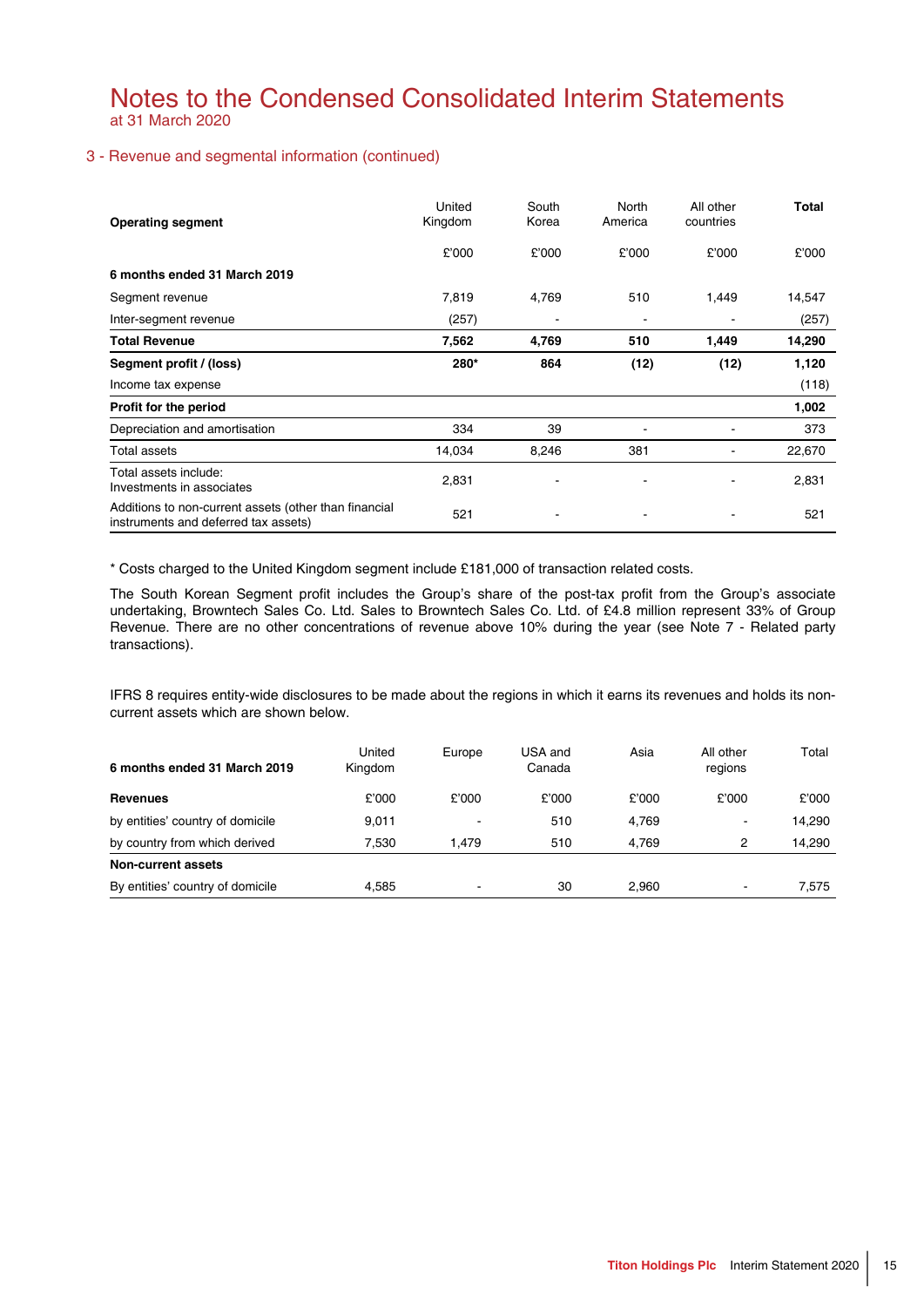### 3 - Revenue and segmental information (continued)

| For the year ended 30 September 2019                                                          | United<br>Kingdom | South<br>Korea | North<br>America         | All other<br>countries | Total  |
|-----------------------------------------------------------------------------------------------|-------------------|----------------|--------------------------|------------------------|--------|
|                                                                                               | £'000             | £'000          | £'000                    | £'000                  | £'000  |
| Segment revenue                                                                               | 15,567            | 8,329          | 983                      | 2,774                  | 27,653 |
| Inter-segment revenue                                                                         | (496)             | $\blacksquare$ | $\overline{\phantom{a}}$ |                        | (496)  |
| <b>Total Revenue</b>                                                                          | 15,071            | 8,329          | 983                      | 2,774                  | 27,157 |
| Segment profit                                                                                | 878               | 1,186          | $\blacksquare$           | (94)                   | 1,970  |
| Income tax expense                                                                            |                   |                |                          |                        | (186)  |
| Profit for the year                                                                           |                   |                |                          |                        | 1,784  |
| Depreciation and amortisation                                                                 | 706               | 65             | $\blacksquare$           |                        | 771    |
| Total assets                                                                                  | 14,459            | 7,846          | 304                      |                        | 22,609 |
| Total assets include:<br>Investments in associates                                            | 2,669             |                | ٠                        |                        | 2,669  |
| Additions to non-current assets (other than financial<br>instruments and deferred tax assets) | 867               | 36             |                          |                        | 903    |

The South Korea Segment profit includes the Group's share of the profits from Browntech Sales Co. Ltd., (BTS), the Group's associate undertaking in South Korea, of £329,000. Sales to BTS of £8.33m represented 31% of Group Revenue (2018: £11.39m - 38%). There are no other concentrations of revenue above 10% during the year (see Note 7 - Related party transactions).

IFRS 8 requires entity wide disclosures to be made about the regions in which it earns its revenues and holds its noncurrent assets which are shown below.

| For the year ended<br>30 September 2019 | United<br>Kingdom | Europe         | USA and<br>Canada | South<br>Korea | All other<br>regions | Total  |
|-----------------------------------------|-------------------|----------------|-------------------|----------------|----------------------|--------|
| <b>Revenues</b>                         | £'000             | £'000          | £'000             | £'000          | £'000                | £'000  |
| By entities' country of domicile        | 17.845            | ۰              | 983               | 8.329          | -                    | 27.157 |
| By country from which derived           | 15.073            | 2.742          | 983               | 8.329          | 30                   | 27.157 |
| Non-current assets                      |                   |                |                   |                |                      |        |
| By entities' country of domicile        | 4.642             | $\blacksquare$ | 30                | 3.020          | ٠                    | 7.692  |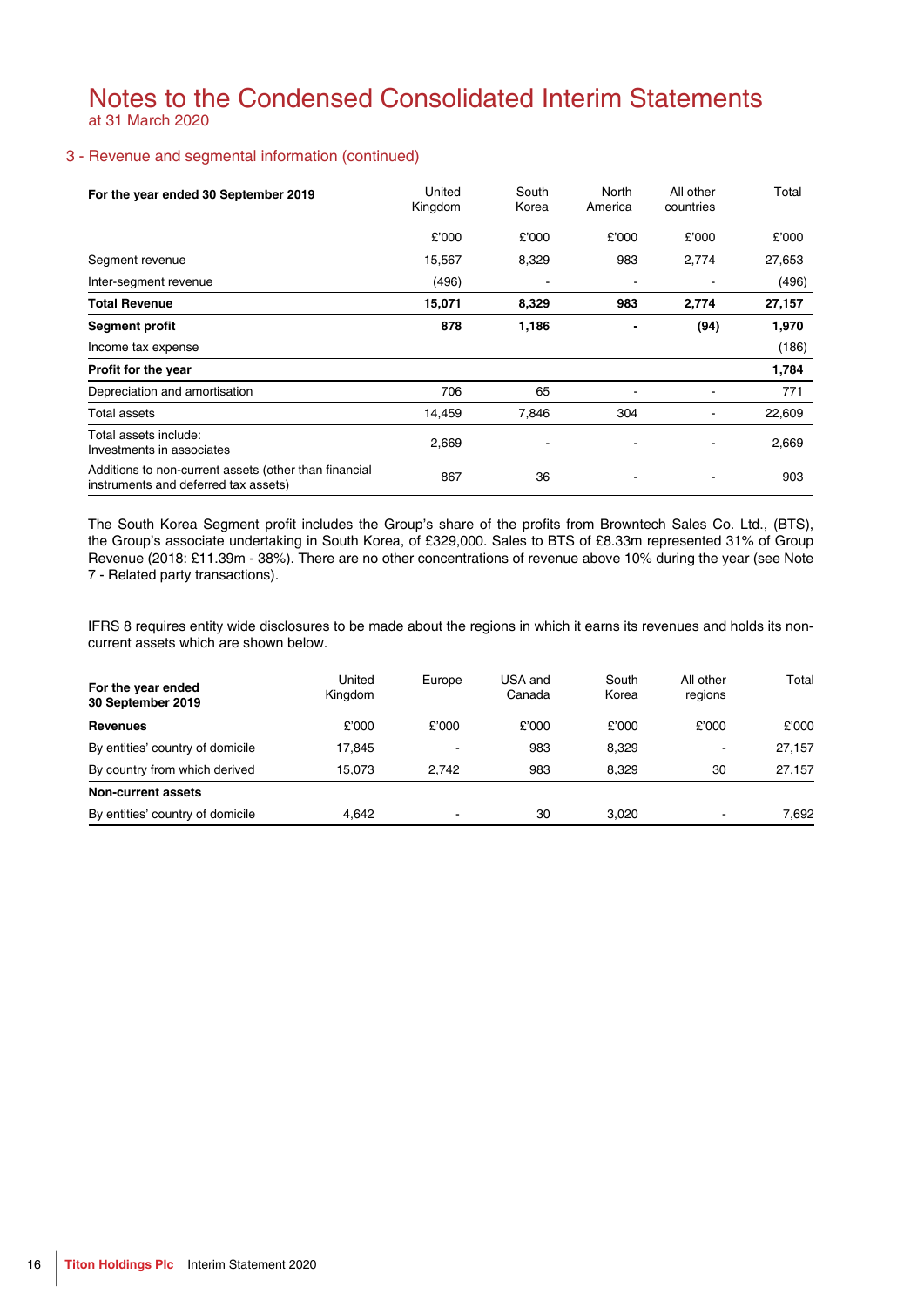| 4 - Taxation                                      | 6 months<br>to 31.3.20   | 6 months<br>to 31.3.19 | Year to<br>30.9.19<br>£'000<br>(73) |
|---------------------------------------------------|--------------------------|------------------------|-------------------------------------|
| Current income tax:                               | £'000                    | £'000                  |                                     |
| Corporation tax expense                           | (52)                     |                        |                                     |
| Adjustment in respect of prior years              | $\overline{\phantom{a}}$ | $\blacksquare$         |                                     |
|                                                   | (52)                     |                        | (73)                                |
| Deferred tax:                                     |                          |                        |                                     |
| Origination and reversal of temporary differences | 68                       | (118)                  | (113)                               |
| Income tax expense                                | 16                       | (118)                  | (186)                               |

Taxation for the interim period is credited at 5.9% (six months to 31 March 2019: charged at 10.5%) representing the best estimate of the average annual income tax rate for the full financial year.

### 5 - Dividends

No interim dividend will be payable for the six months ended 31 March 2020.

The following dividends have been recognised and paid by the Company

|                                             |              |                    | 6 months<br>to 31.3.20 | 6 months<br>to 31.3.19 | Year to<br>30.9.19 |
|---------------------------------------------|--------------|--------------------|------------------------|------------------------|--------------------|
|                                             | Date<br>Paid | Pence<br>per share | £'000                  | £'000                  | £'000              |
| Final in respect of the year end 30.09.18   | 27.02.19     | 3.00               | $\blacksquare$         | 332                    | 332                |
| Interim in respect of the year end 30.09.19 | 21.06.19     | 1.75               | $\blacksquare$         |                        | 194                |
| Final in respect of the year end 30.09.19   | 21.02.20     | 3.00               | 332                    | $\blacksquare$         | $\blacksquare$     |
|                                             |              |                    | 332                    | 332                    | 526                |

### 6 - Loss / earnings per ordinary share

Basic earnings per share has been calculated by dividing the loss / profit attributable to shareholders of Titon Holdings Plc by the weighted average number of ordinary shares in issue during the period, being 11,083,750 (six months ended 31 March 2019: 11,083,750; year ended 30 September 2019: 11,083,750).

Diluted earnings per share (EPS) is calculated by dividing the profits or losses attributable to shareholders by the weighted average number of ordinary shares and potential dilutive ordinary shares during the period, being 11,200,107 at 31 March 2020, except that at this date, when the inclusion of potential ordinary shares (POSs) in the calculation would increase the EPS, or decrease the loss per share, from continuing operations, then these POSs are anti-dilutive and are ignored in diluted EPS. Potential dilutive ordinary shares at: six months ended 31 March 2019: 11,225,961 and year ended 30 September 2019: 11,226,310.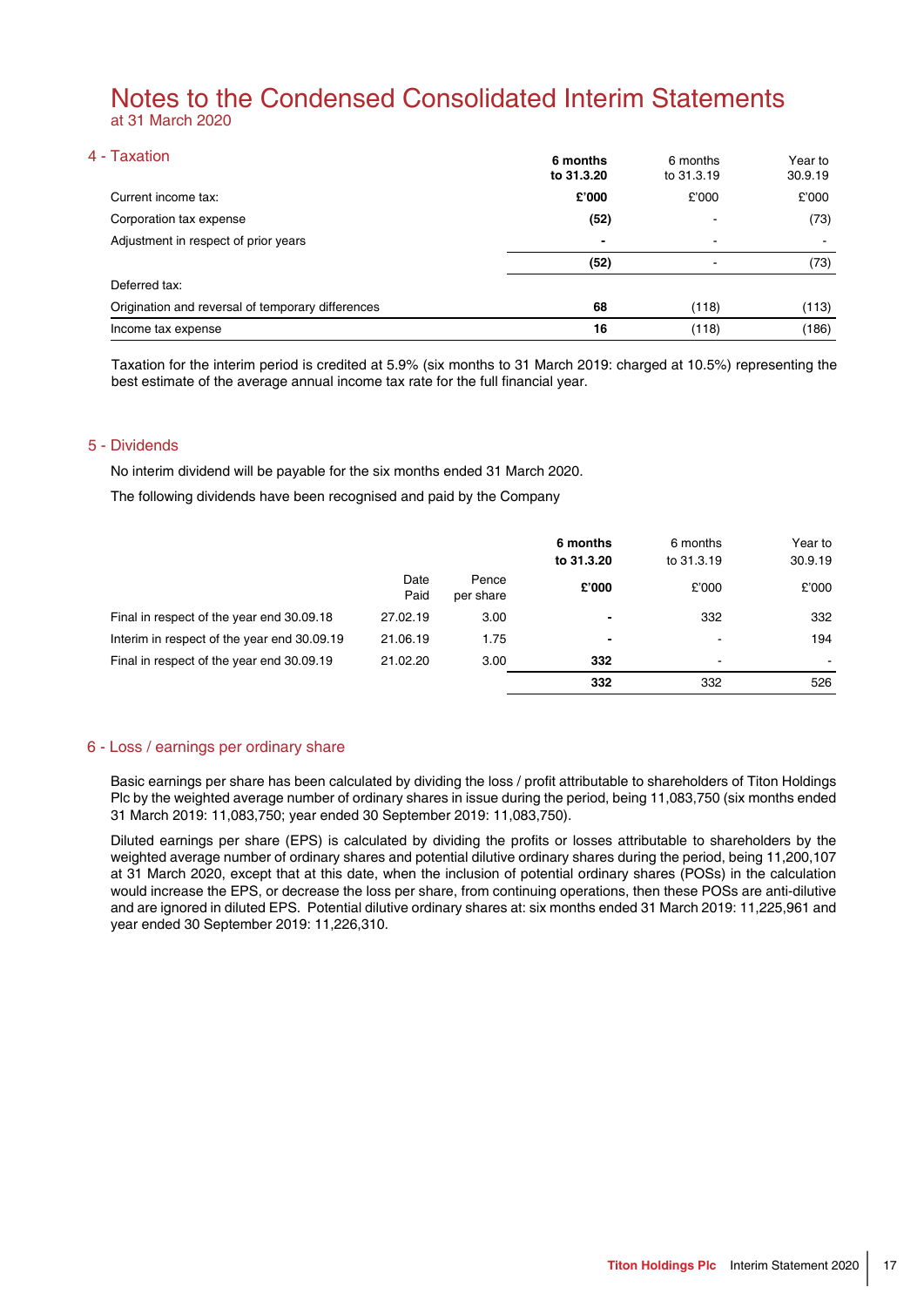### 7 - Related party transactions

Transactions between the Company and its subsidiaries, which are related parties, have been eliminated on consolidation and are not disclosed in this note. Transactions between subsidiary companies and the associate company, which is a related party, were as follows:

|                         | Sale of goods          |                        |                    |                        | Amount owed by related party |                    |  |
|-------------------------|------------------------|------------------------|--------------------|------------------------|------------------------------|--------------------|--|
|                         | 6 months<br>to 31.3.20 | 6 months<br>to 31.3.19 | Year to<br>30.9.19 | 6 months<br>to 31.3.20 | 6 months<br>to 31.3.19       | Year to<br>30.9.19 |  |
|                         | £'000                  | £'000                  | £'000              | £'000                  | £'000                        | £'000              |  |
| Browntech Sales Co. Ltd | 2.819                  | 4.769                  | 8.329              | 827                    | 1.118                        | 1.975              |  |

There have been no additional significant or unusual related party transactions to those disclosed in the Group's Annual Report for 30 September 2019.

### 8 - Liability statement

Neither the Group nor the Directors accept any liability to any person in relation to the interim statement except to the extent that such liability could arise under English Law. Accordingly, any liability to a person who has demonstrated reliance on any untrue or misleading statement or omission shall be determined in accordance with section 90A of the Financial Services and Markets Act 2000.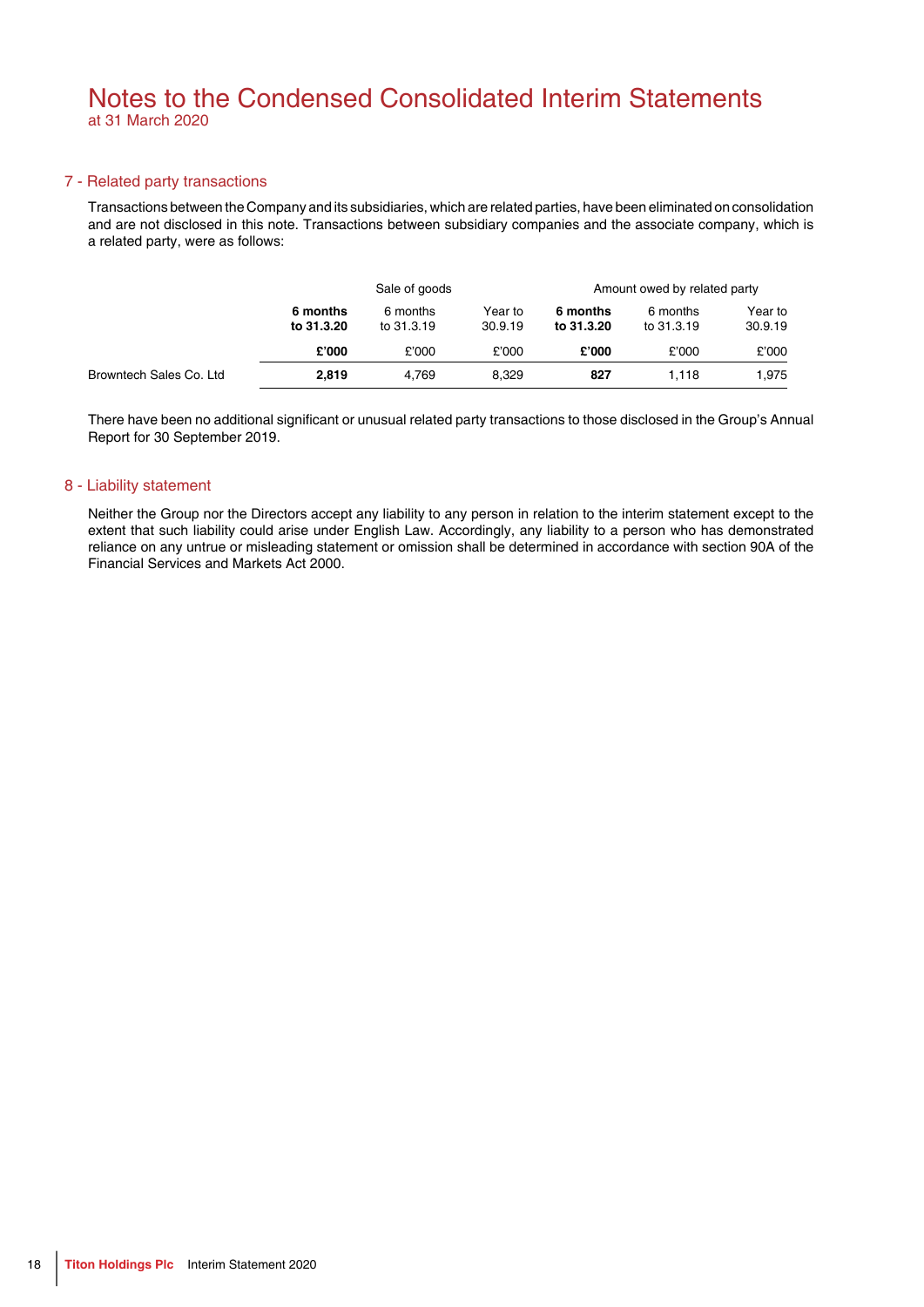# <span id="page-20-0"></span>Directors and Advisors

### **DIRECTORS**

### **Executive**

KA Ritchie (Chairman) D A Ruffell (Chief Executive) T N Anderson T D Gearey

### **Non-executive**

J N Anderson (Deputy Chairman) K Sargeant N C Howlett B Ratzke

### **SECRETARY AND REGISTERED OFFICE**

D A Ruffell 894 The Crescent Colchester Business Park **Colchester** Essex CO4 9YQ

#### **COMPANY REGISTRATION NUMBER**

1604952 (Registered in England & Wales)

### **WEBSITE**

www.titon.com

### **AUDITORS**

BDO LLP 55 Baker Street London W1U 7EU

### **NOMINATED ADVISOR**

Shore Capital and Corporate Ltd Cassini House 57-58 St. James's Street London SW1A 1LD

### **BROKER**

Shore Capital Stockbrokers Ltd Cassini House 57-58 St. James's Street London SW1A 1LD

### **REGISTRARS AND TRANSFER OFFICE**

Link Market Services Ltd Northern House Woodsome Park Fenay Bridge Huddersfield HD8 0LA